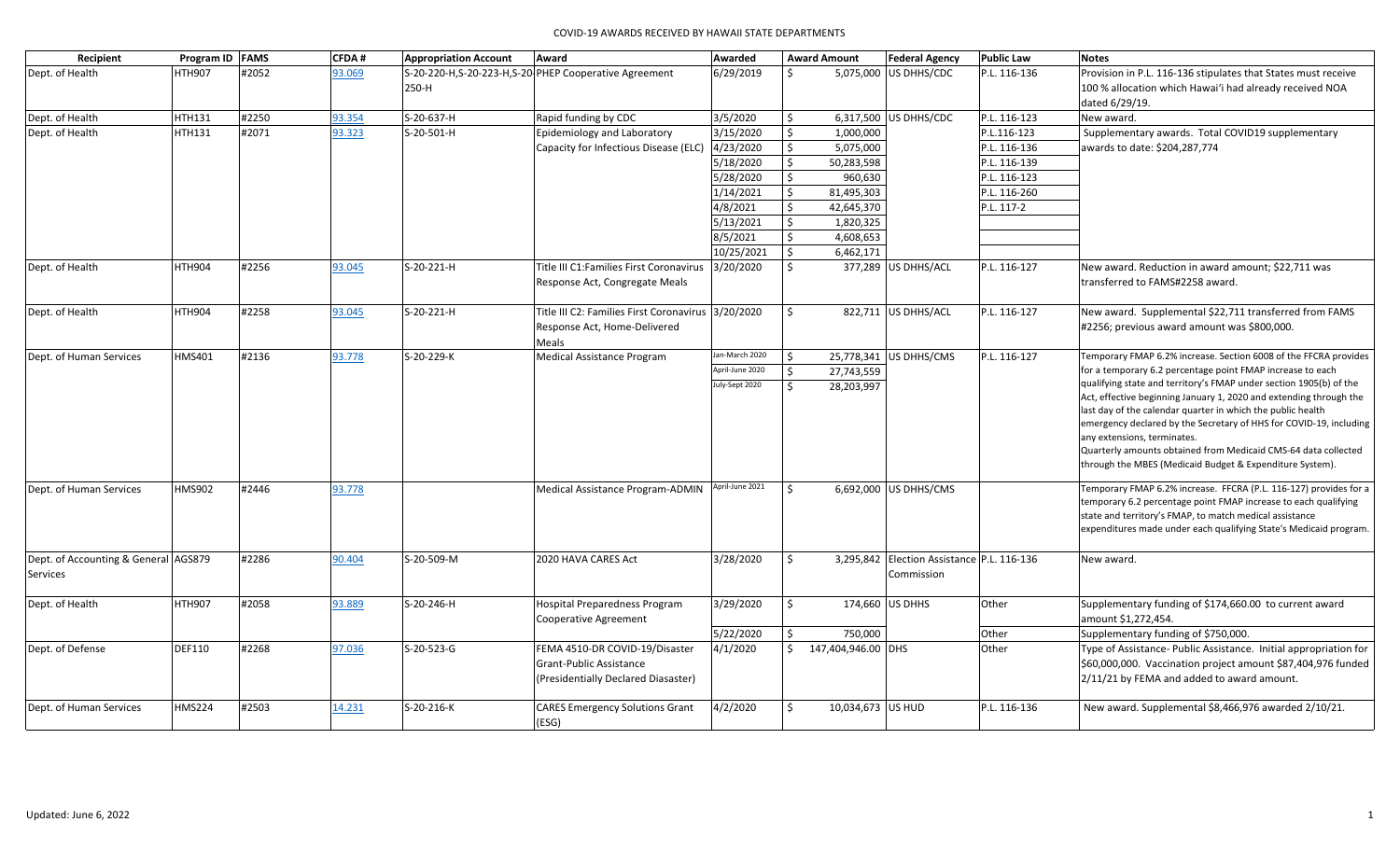| Recipient                            | Program ID FAMS |                           | CFDA#  | <b>Appropriation Account</b> | Award                                        | Awarded   |    | <b>Award Amount</b>        | <b>Federal Agency</b>    | <b>Public Law</b> | <b>Notes</b>                                                   |
|--------------------------------------|-----------------|---------------------------|--------|------------------------------|----------------------------------------------|-----------|----|----------------------------|--------------------------|-------------------|----------------------------------------------------------------|
| Dept. of Human Services              | <b>HMS224</b>   | #2507                     | 14.241 | S-20-222-K                   | <b>CARES Housing Opportunities for</b>       | 4/2/2020  | Ś. |                            | 39,007 US HUD            | P.L. 116-136      | New award.                                                     |
|                                      |                 |                           |        |                              | Persons with AIDS (HOPWA)                    |           |    |                            |                          |                   |                                                                |
| Dept. of Labor and Industrial        | LBR903          | #2271                     | 10.568 | S-20-267-L                   | TEFAP ADMIN FFCRA                            | 4/6/2020  | \$ |                            | 256,060 USDA/FNS         | P.L. 116-127      | New award.                                                     |
| Relations                            |                 |                           |        |                              |                                              |           |    |                            |                          |                   | Note: Awarded \$256,060 for ADM and \$880,070 for Food in      |
|                                      |                 |                           |        |                              |                                              |           |    |                            |                          |                   | P.L. 116-129; \$429,090 for ADM and \$848,598 for Food in P.L. |
|                                      |                 |                           |        |                              |                                              |           |    |                            |                          |                   | 116-136. Decision was made locally to use only \$256,060 for   |
|                                      |                 |                           |        |                              |                                              |           |    |                            |                          |                   | ADM and \$2,158,758 for Food.                                  |
| Dept. of Accounting & General AGS881 |                 | #2021                     | 45.025 | S-20-203-M                   | FY 2019 State Partnership Agreement 4/8/2020 |           | Ś. | 427,500 NEA                |                          | P.L. 116-136      | Supplementary funding of \$427,500 to current award amount     |
| Services                             |                 |                           |        |                              |                                              |           |    |                            |                          |                   | \$737,800.                                                     |
| Dept. of Human Services              | <b>HMS302</b>   | #2275                     | 93.575 | S-20-266-K                   | Child Care and Development Block             | 4/13/2020 | \$ | 11,990,147.00 US DHHS/ACF  |                          | P.L. 116-136      | New award.                                                     |
|                                      |                 |                           |        |                              | Grant                                        |           |    |                            |                          |                   |                                                                |
| Executive Office of the State        | <b>BUF101</b>   | #2287                     | 21.019 | S-20-247-O, S-20-358-O       | Coronavirus Relief Fund                      | 4/15/2020 | \$ | 625,000,000.00 US Treasury |                          | P.L. 116-136      | New award. Total award amount: \$862,823,978.80                |
| of Hawai'i                           |                 |                           |        |                              |                                              | 4/24/2020 | Ŝ. | 237,823,978.80             |                          |                   |                                                                |
| Dept. of Health                      | <b>HTH904</b>   | #2279                     | 93.044 | S-20-221-H                   | SSC3 CARES Act for Supportive                | 4/20/2020 | Ś. |                            | 1,000,000 US DHHS/ACL    | P.L. 116-136      | New award.                                                     |
|                                      |                 |                           |        |                              | Services under Title III B of the Older      |           |    |                            |                          |                   |                                                                |
|                                      |                 |                           |        |                              | Americans Act                                |           |    |                            |                          |                   |                                                                |
| Dept. of Health                      | <b>HTH904</b>   | #2280                     | 93.045 | S-20-221-H                   | <b>HDC3 CARES Act for Nutrition</b>          | 4/20/2020 | Ŝ. |                            | 2,400,000 US DHHS/ACL    | P.L. 116-136      | New award.                                                     |
|                                      |                 |                           |        |                              | Services under Title III C of the Older      |           |    |                            |                          |                   |                                                                |
|                                      |                 |                           |        |                              | Americans Act                                |           |    |                            |                          |                   |                                                                |
| Dept. of Health                      | <b>HTH904</b>   | #2278                     | 93.052 | S-20-221-H                   | FCC3 CARES Act for Family Caregiver          | 4/20/2020 | Ŝ. |                            | 500,000 US DHHS/ACL      | P.L. 116-136      | New award.                                                     |
|                                      |                 |                           |        |                              | Support Program under Title III E of         |           |    |                            |                          |                   |                                                                |
|                                      |                 |                           |        |                              | the Older Americans Act                      |           |    |                            |                          |                   |                                                                |
|                                      |                 |                           |        |                              |                                              |           |    |                            |                          |                   |                                                                |
| Dept. of Health                      | <b>HTH904</b>   | #2277                     | 93.042 | S-20-554-H                   | OMC3 CARES Act for Ombudman                  | 4/20/2020 | Ŝ. |                            | 100,000 US DHHS/ACL      | P.L. 116-136      | New award.                                                     |
|                                      |                 |                           |        |                              | Program under Title VII of the Older         |           |    |                            |                          |                   |                                                                |
|                                      |                 |                           |        |                              | Americans Act                                |           |    |                            |                          |                   |                                                                |
| Dept. of Health                      | <b>HTH560</b>   | #2289                     | 93.301 | S-20-638-H                   | Coronavirus State Hospital Hospital          | 4/17/2020 | Ŝ. |                            | 843,170.00 US DHHS/HRSA  | P.L. 116-136      | New award.                                                     |
|                                      |                 |                           |        |                              | Improvement Pgm                              |           |    |                            |                          |                   |                                                                |
| Dept. of Transportation              | <b>TRN 102,</b> | #2276, 2281, 2282, 20.106 |        | #2284, S-20-236-D            | Airport Improvement Pgm                      | 4/20/2020 |    |                            | \$133,334,924 US DOT/FAA | P.L. 116-136      | New award. Application dated 4/20/20.                          |
|                                      | 111, 114,       | 2283, 2284, 2285          |        | #2285, S-20-219-D            |                                              |           |    |                            |                          |                   | <b>Airport Allocation:</b>                                     |
|                                      | 131, 161, 195   |                           |        | #2283, S-20-229-D            |                                              |           |    |                            |                          |                   | Hāna \$69,000; Port Allen \$1,000; Upolu \$1,000; Hilo         |
|                                      |                 |                           |        | #2282, S-20-216-D            |                                              |           |    |                            |                          |                   | International \$6,295,953; Daniel K. Inouye Intl \$74,811,046; |
|                                      |                 |                           |        | #2281, S-20-217-D            |                                              |           |    |                            |                          |                   | Kahului \$23,656,740; \$13,085,108 Ellison Onizuka Kona Intl   |
|                                      |                 |                           |        | #2276, S-20-234-D            |                                              |           |    |                            |                          |                   | Keahole; Kalaupapa \$69,000; Waimea-Kohala \$69,000;           |
|                                      |                 |                           |        |                              |                                              |           |    |                            |                          |                   | Kalaeloa (John Rodgers Field) \$30,000; Moloka'i \$1,497,842;  |
|                                      |                 |                           |        |                              |                                              |           |    |                            |                          |                   | Kapalua \$1,000; Lāna'i \$1,302,047; Līhu'e \$12,426,188;      |
|                                      |                 |                           |        |                              |                                              |           |    |                            |                          |                   | Dillingham Airfield \$20,000                                   |
| Dept. of Education                   | <b>EDN407</b>   | #2291                     | 45.310 | S-21-248-E                   | <b>State Library Program/LSTA CARES</b>      | 4/20/2020 | \$ | 127,936   IMLS             |                          | P.L. 116-136      | New award.                                                     |
|                                      |                 |                           |        |                              | <b>ACT State Grants</b>                      |           |    |                            |                          |                   |                                                                |
|                                      |                 |                           |        |                              |                                              |           |    |                            |                          |                   |                                                                |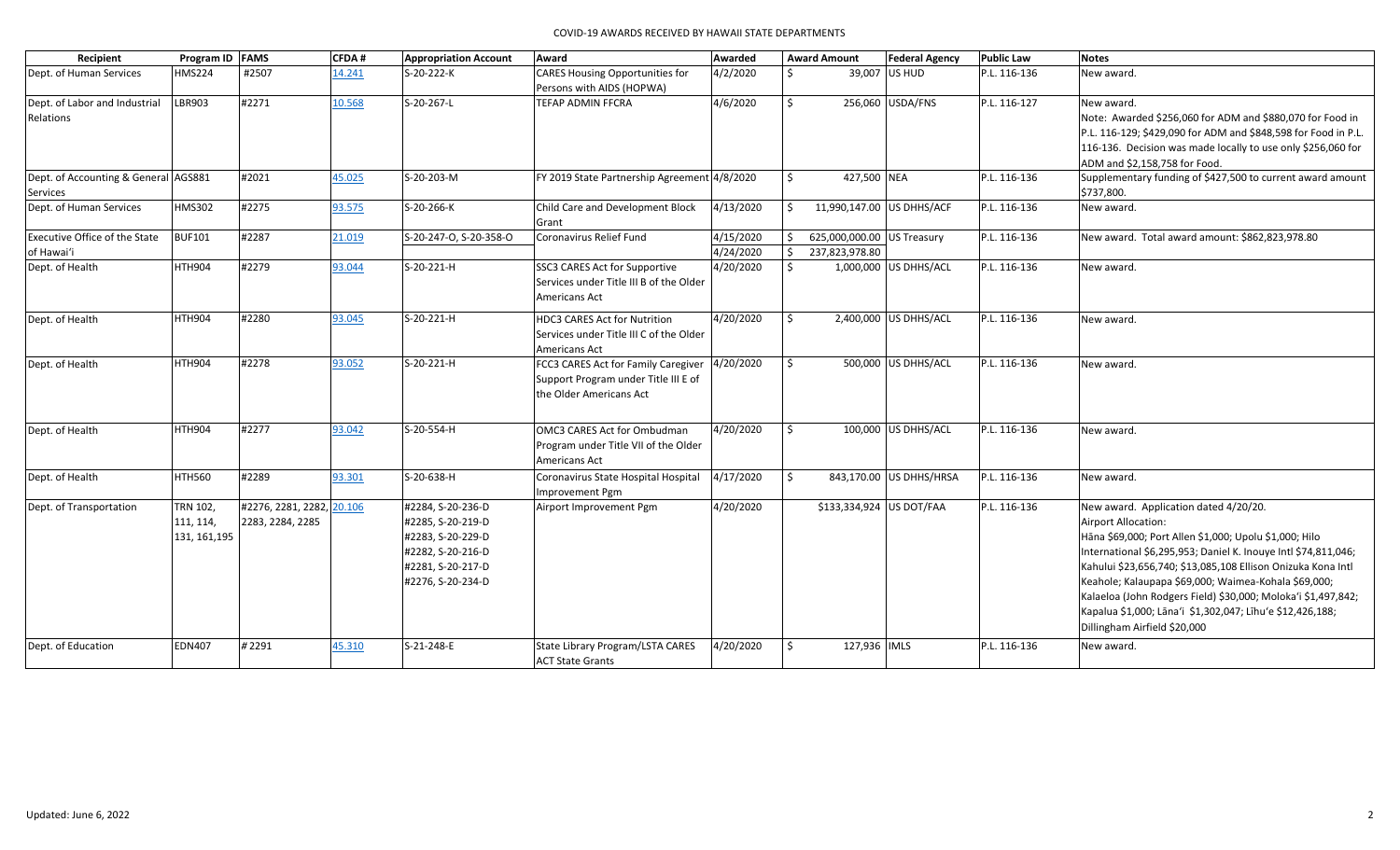|                                                                   |                 |       |              |                              | COVID-19 AWARDS RECEIVED BY HAWAII STATE DEPARTMENTS                                           |           |                             |                       |                   |                                                                   |
|-------------------------------------------------------------------|-----------------|-------|--------------|------------------------------|------------------------------------------------------------------------------------------------|-----------|-----------------------------|-----------------------|-------------------|-------------------------------------------------------------------|
| Recipient                                                         | Program ID FAMS |       | <b>CFDA#</b> | <b>Appropriation Account</b> | Award                                                                                          | Awarded   | <b>Award Amount</b>         | <b>Federal Agency</b> | <b>Public Law</b> | <b>Notes</b>                                                      |
| University of Hawai'i,<br>Kapi'olani Community College            | <b>UOH800</b>   | N/A   | 84.425E      | N/A                          | <b>CARES Act: Higher Education</b><br><b>Emergency Relief Fund</b>                             | 4/24/2020 | \$2,022,942 US DOE          |                       | P.L. 116-136      | New award. Was: \$1,011.471                                       |
| University of Hawai'i, West<br>O'ahu                              | <b>UOH700</b>   | N/A   | 84.425E      | N/A                          | <b>CARES Act: Student Aid</b>                                                                  | 4/24/2020 | \$1,395,000 US DOE          |                       | P.L. 116-136      | New award. Was: \$697,500                                         |
| University of Hawai'i,<br>Honolulu Community College              | <b>UOH800</b>   | N/A   | 84.425E      | N/A                          | CARES Act: Higher Education<br><b>Emergency Relief Fund</b>                                    | 4/24/2020 | \$1,107,388 US DOE          |                       | P.L. 116-136      | New award. Was: 553,694.                                          |
| University of Hawai'i, Hawai'i<br><b>Community College</b>        | <b>UOH800</b>   | N/A   | 84.425E      | N/A                          | CARES Act: Higher Education<br><b>Emergency Relief Fund</b>                                    | 4/24/2020 | \$3,493,518 US DOE          |                       | P.L. 116-136      | New award. Was: 573,613.                                          |
| University of Hawai'i at<br>Mānoa                                 | <b>UOH100</b>   | N/A   | 84.425E      | N/A                          | Higher Education Emergency Relief<br>for University of Hawai'i at Mānoa                        | 4/25/2020 | \$11,009,868 US DOE         |                       | P.L. 116-136      | New award. Was: \$5,504,934.                                      |
| University of Hawai'i, Kaua'i<br><b>Community College</b>         | <b>UOH800</b>   | N/A   | 84.425E      | N/A                          | Emergency Financial Aid Grants to<br>Students Under the CARES Act                              | 4/27/2020 | \$2,369,121 US DOE          |                       | P.L. 116-136      | New award. Was \$267,842.                                         |
| University of Hawai'i, Leeward UOH800<br><b>Community College</b> |                 | N/A   | 84.425E      | N/A                          | <b>CARES Act: Higher Education Relief</b><br>Fund                                              | 4/27/2020 | \$2,067,890 US DOE          |                       | P.L. 116-136      | New award. Was: \$1,033,945.                                      |
| University of Hawai'i, Maui<br>College                            | <b>UOH800</b>   | N/A   | 84.425E      | N/A                          | <b>CARES Act: Higher Education</b><br><b>Emergency Relief Fund</b>                             | 4/25/2020 | Ś.<br>1,187,908 US DOE      |                       | P.L. 116-136      | New award. Was: \$593,954.                                        |
| University of Hawai'i at Hilo                                     | <b>UOH800</b>   | N/A   | 84.425E      | N/A                          | <b>CARES Act: Higher Education</b><br><b>Emergency Relief Fund</b>                             | 5/1/2020  | \$<br>2,994,726 US DOE      |                       | P.L. 116-136      | New award. Was: \$1,497,726.                                      |
| University of Hawai'i,<br><b>Windward Community College</b>       | <b>UOH801</b>   | N/A   | 84.425E      | N/A                          | <b>CARES Act: Higher Education</b><br><b>Emergency Relief Fund</b>                             | 5/2/2020  | Ś.                          | 551,098 US DOE        | P.L. 116-136      | New award. Was: 275,549.                                          |
| Hawai'i Public Housing<br>Authority                               | <b>HMS220</b>   | #2309 | 14.850       | S-20-220-K                   | Public Housing Operating Funds<br><b>Grant from CARE Act</b>                                   | 4/30/2020 | \$<br>4,128,858 US HUD      |                       | P.L. 116-136      | Supplementary funding to existing award.                          |
| Dept. of Health                                                   | <b>HTH495</b>   | #2293 | 93.665       | S-20-519-H                   | Emergency Grants to Address Mental 4/16/2020<br>and Substance Use Disorders During<br>Covid-19 |           | Ŝ.<br>2,000,000 SAMSHA      |                       | P.L. 116-136      | New award.                                                        |
| Dept. of Health                                                   | HTH495          | #2600 | 93.665       | S-21-519-H                   | Emergency Grants to Address Mental 1/15/2021<br>and Substance Use Disorders During<br>Covid-20 |           | Ś.<br>2,859,649 SAMSHA      |                       | p.l. 116-260      | New award.                                                        |
| Dept. of Education                                                | <b>EDN400</b>   | N/A   | 10.555       | S-20-240-E                   | Child Nutrition (2 Year)                                                                       | 4/24/2020 | Ś<br>14,393,133.65 USDA/FNS |                       | P.L. 116-136      | New award. Was:\$28,297,498. \$13,904,364.82 returned to<br>USDA. |
| Dept. of Attorney General                                         | ATG100          | #2295 | 16.034       | S-20-516-N                   | Hawai'i Coronavirus Emergency<br>Supplemental Funding Program                                  | 4/30/2020 | Ŝ.                          | 3,642,919 US DOJ/BJA  | P.L. 116-136      | New award.                                                        |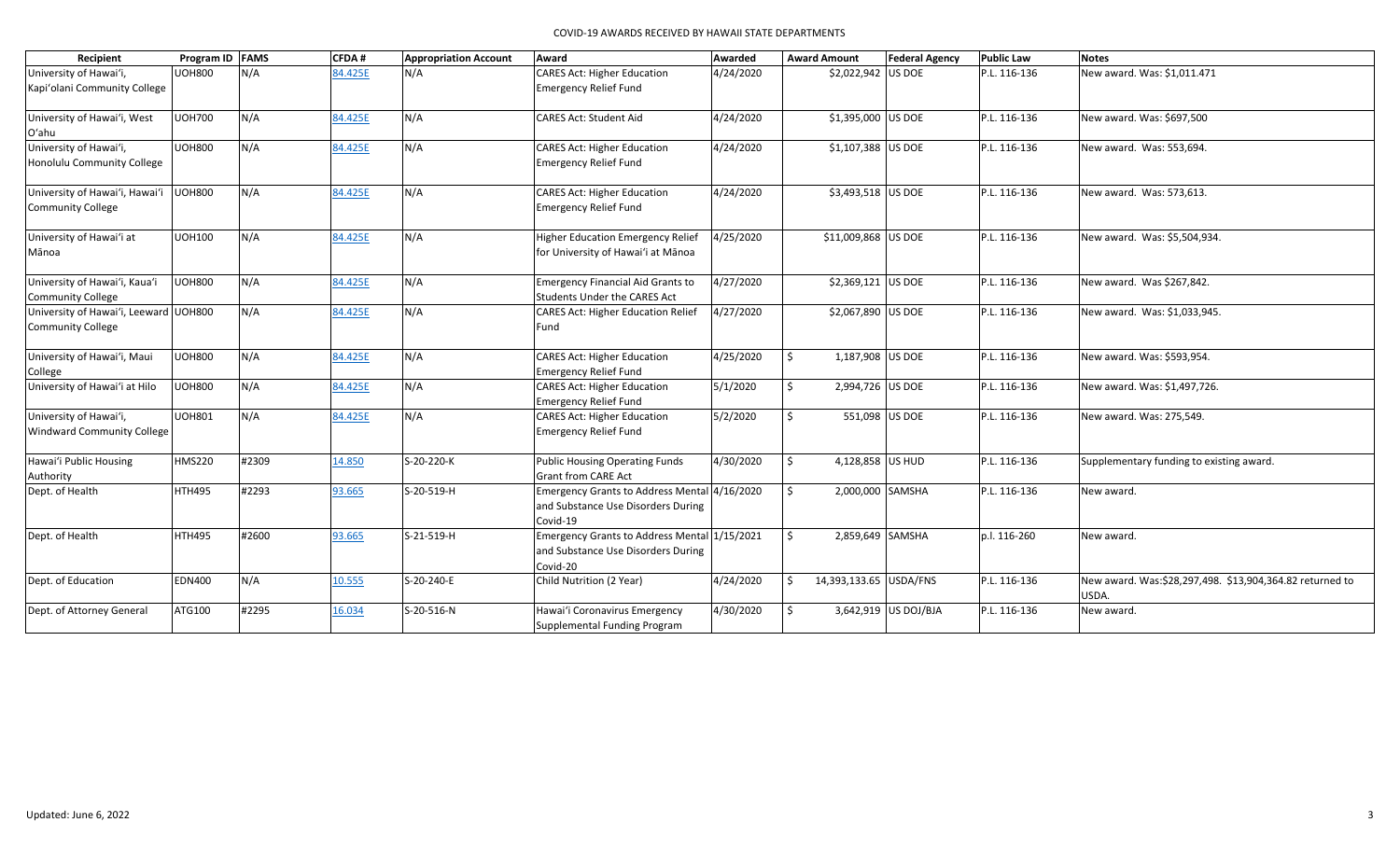| Recipient                              | Program ID FAMS |       | CFDA#   | <b>Appropriation Account</b> | Award                                                                   | Awarded   |    | <b>Award Amount</b> | <b>Federal Agency</b> | <b>Public Law</b> | <b>Notes</b>                                               |
|----------------------------------------|-----------------|-------|---------|------------------------------|-------------------------------------------------------------------------|-----------|----|---------------------|-----------------------|-------------------|------------------------------------------------------------|
| University of Hawai'i at Hilo          | UOH800          | N/A   | 84.425F | N/A                          | <b>CARES Act: Higher Education</b>                                      | 5/4/2020  |    | 5,063,322 US DOE    |                       | P.L. 116-136      | New award. Was: \$1,497,362.                               |
|                                        |                 |       |         |                              | Emergency Relief Fund-UH Hilo                                           |           |    |                     |                       |                   |                                                            |
|                                        |                 |       |         |                              | <b>Institutional Portion</b>                                            |           |    |                     |                       |                   |                                                            |
| University of Hawai'i, Maui            | <b>UOH800</b>   | N/A   | 84.425F | N/A                          | <b>CARES Act: Higher Education</b>                                      | 5/4/2020  | \$ | 2,668,101 US DOE    |                       | P.L. 116-136      | New award. Was: \$593,953.                                 |
| College                                |                 |       |         |                              | Emergency Relief Fund-UH Maui                                           |           |    |                     |                       |                   |                                                            |
|                                        |                 |       |         |                              | College Institutional Portion                                           |           |    |                     |                       |                   |                                                            |
| University of Hawai'i,                 | <b>UOH800</b>   | N/A   | 84.425F | N/A                          | <b>CARES Act: Higher Education</b>                                      | 5/4/2020  | \$ | 4,484,283 US DOE    |                       | P.L. 116-136      | New award. Was: \$1,011,470.                               |
| Kapi'olani Community College           |                 |       |         |                              | Emergency Relief Fund-Kapi'olani                                        |           |    |                     |                       |                   |                                                            |
|                                        |                 |       |         |                              | Community College Institutional                                         |           |    |                     |                       |                   |                                                            |
|                                        |                 |       |         |                              | Portion                                                                 |           |    |                     |                       |                   |                                                            |
| University of Hawai'i, Kaua'i          | <b>UOH800</b>   | N/A   | 84.425F | N/A                          | <b>Emergency Financial Aid Grants to</b>                                | 5/6/2020  | Ś. | 1,285,285 US DOE    |                       | P.L. 116-136      | New award. Was:\$267,842.                                  |
| Community College                      |                 |       |         |                              | Students Under the CARES Act (I)                                        |           |    |                     |                       |                   |                                                            |
|                                        |                 |       |         |                              |                                                                         |           |    |                     |                       |                   |                                                            |
| University of Hawai'i, Leeward UOH800  |                 | N/A   | 84.425F | N/A                          | <b>CARES Act Higher Education</b>                                       | 5/6/2020  | Ś. | 4,835,133 US DOE    |                       | P.L. 116-136      | New award. Was:\$1,033,944.                                |
| <b>Community College</b>               |                 |       |         |                              | Emergency Fund (I)                                                      |           |    |                     |                       |                   |                                                            |
|                                        |                 |       |         |                              |                                                                         |           |    |                     |                       |                   |                                                            |
| University of Hawai'i at               | <b>UOH100</b>   | N/A   | 84.425F | N/A                          | Higher Education Emergency Relief-                                      | 5/5/2020  | S. | 17,701,584 US DOE   |                       | P.L. 116-136      | New award. Was:\$5,504,933.                                |
| Mānoa<br>University of Hawai'i,        | <b>UOH800</b>   | N/A   | 84.425F | N/A                          | Institution<br><b>CARES Act: Higher Education</b>                       | 5/6/2020  | \$ | 1,432,714 US DOE    |                       | P.L. 116-136      |                                                            |
| <b>Windward Community College</b>      |                 |       |         |                              | <b>Emergency Relief Fund Intitutional</b>                               |           |    |                     |                       |                   | New award. Was:\$275,549.                                  |
|                                        |                 |       |         |                              | Portion                                                                 |           |    |                     |                       |                   |                                                            |
| University of Hawai'i, West            | <b>UOH700</b>   | N/A   | 84.425F | N/A                          | University of Hawai'i West O'ahu                                        | 5/7/2020  | \$ | 2,916,448 US DOE    |                       | P.L. 116-136      | New award. Was: \$697,500.                                 |
| Oʻahu                                  |                 |       |         |                              | <b>Recipient Institution Costs</b>                                      |           |    |                     |                       |                   |                                                            |
|                                        |                 |       |         |                              |                                                                         |           |    |                     |                       |                   |                                                            |
| University of Hawai'i, Hawai'i         | <b>UOH800</b>   | N/A   | 84.425F | N/A                          | <b>CARES Act: Higher Education</b>                                      | 5/6/2020  | Ś. | 2,574,000 US DOE    |                       | P.L. 116-136      | New award. Was:\$573,613.                                  |
| <b>Community College</b>               |                 |       |         |                              | <b>Emergency Relief Fund-Instutional</b>                                |           |    |                     |                       |                   |                                                            |
|                                        |                 |       |         |                              | Portion                                                                 |           |    |                     |                       |                   |                                                            |
| University of Hawai'i,                 | <b>UOH800</b>   | N/A   | 84.425F | N/A                          | <b>CARES Act: Higher Education</b>                                      | 5/7/2020  | \$ | 4,764,747 US DOE    |                       | P.L. 116-136      | New award. Was:\$553,6963.                                 |
| Honolulu Community College             |                 |       |         |                              | Emergency Relief Fund for                                               |           |    |                     |                       |                   |                                                            |
|                                        |                 |       |         |                              | Institutions                                                            |           |    |                     |                       |                   |                                                            |
| Dept. of Human Services                | <b>HMS206</b>   | #2301 | 93.568  | S-20-267-K                   | Low-Income Home Energy Assistance 5/8/2020                              |           | \$ |                     | 1,190,942 US DHHS/ACF | P.L. 116-136      | New award.                                                 |
|                                        |                 |       |         |                              |                                                                         |           |    |                     |                       |                   |                                                            |
| Dept. of Human Services                | <b>HMS206</b>   | #2498 | 93.568  | S-21-524-K                   | Low-Income Home Energy Assistance 2/26/2021                             |           | \$ |                     | 387,849 US DHHS/ACF   | P.L. 116-260      | New award.                                                 |
|                                        |                 |       |         |                              |                                                                         |           |    |                     |                       |                   |                                                            |
| Dept. of Human Services                | HMS301          | #2302 | 93.671  | S-20-268-K                   | <b>Family Violence Prevention</b>                                       | 5/11/2020 | \$ |                     | 149,206 US DHHS/ACF   | P.L. 116-136      | New award.                                                 |
| Dept. of Education                     | <b>EDN100</b>   | N/A   | 84.425D | S-21-801-E                   | Elementary and Secondary School                                         | 5/15/2020 | S. | 43,385,229 US DOE   |                       | P.L. 116-136      | New award.                                                 |
|                                        |                 |       |         |                              | Emergency Relief Fund (ESSER)                                           |           |    |                     |                       |                   |                                                            |
|                                        |                 |       |         |                              |                                                                         |           |    |                     |                       |                   |                                                            |
| <b>Executive Office of the State</b>   | GOV100          | #2300 | 84.425C | S-20-502-O                   | Governor's Emergency Education                                          | 5/5/2020  | Ŝ. | 9,993,387 US DOE    |                       | P.L. 116-136      | New award.                                                 |
| of Hawai'i                             |                 |       |         |                              | Relief Fund (GEER)                                                      |           |    |                     |                       |                   |                                                            |
| Dept. of Labor and Industrial   LBR903 |                 | #2304 | 93.569  | S-20-271-L                   | Community Services Block Grant                                          | 5/8/2020  | \$ |                     | 1,372,494 US DHHS/ACF | P.L. 116-136      | New award.                                                 |
| Relations                              |                 |       |         |                              |                                                                         | 1/22/2021 | \$ | 3,627,506           |                       |                   |                                                            |
| Dept. of Human Services                | <b>HMS222</b>   | #2350 | 14.871  | S-20-219-K                   | CY2020 Housing Choice Vouchers-<br><b>CARES Act Administrative Fees</b> | 5/8/2020  | \$ |                     | 560,130 US HUD        | P.L. 116-136      | New award.                                                 |
| Dept. of Human Services                | <b>HMS301</b>   | #2306 | 93.645  | S-20-250-K                   | Child Welfare Social Services Pgm                                       | 4/23/2020 | \$ |                     | 176,363 US DHHS/ACF   | P.L. 116-136      | New award.                                                 |
|                                        |                 |       |         |                              | Title IV-B                                                              |           |    |                     |                       |                   |                                                            |
| Dept. of Human Services                | HMS301          | #2169 | 93.659  | S-20-255-K, S-20-203-K, S-   | <b>Adoption Assistance</b>                                              | 5/12/2020 | \$ |                     | 426,700 US DHHS/ACF   | P.L. 116-127      | Supplemental award to current amount of \$11,489,091. This |
|                                        |                 |       |         | 20-513-K, S-20-525-K         |                                                                         |           |    |                     |                       |                   | supplement represents a 6.2% increase to the FMAP rate.    |
|                                        |                 |       |         |                              |                                                                         |           |    |                     |                       |                   |                                                            |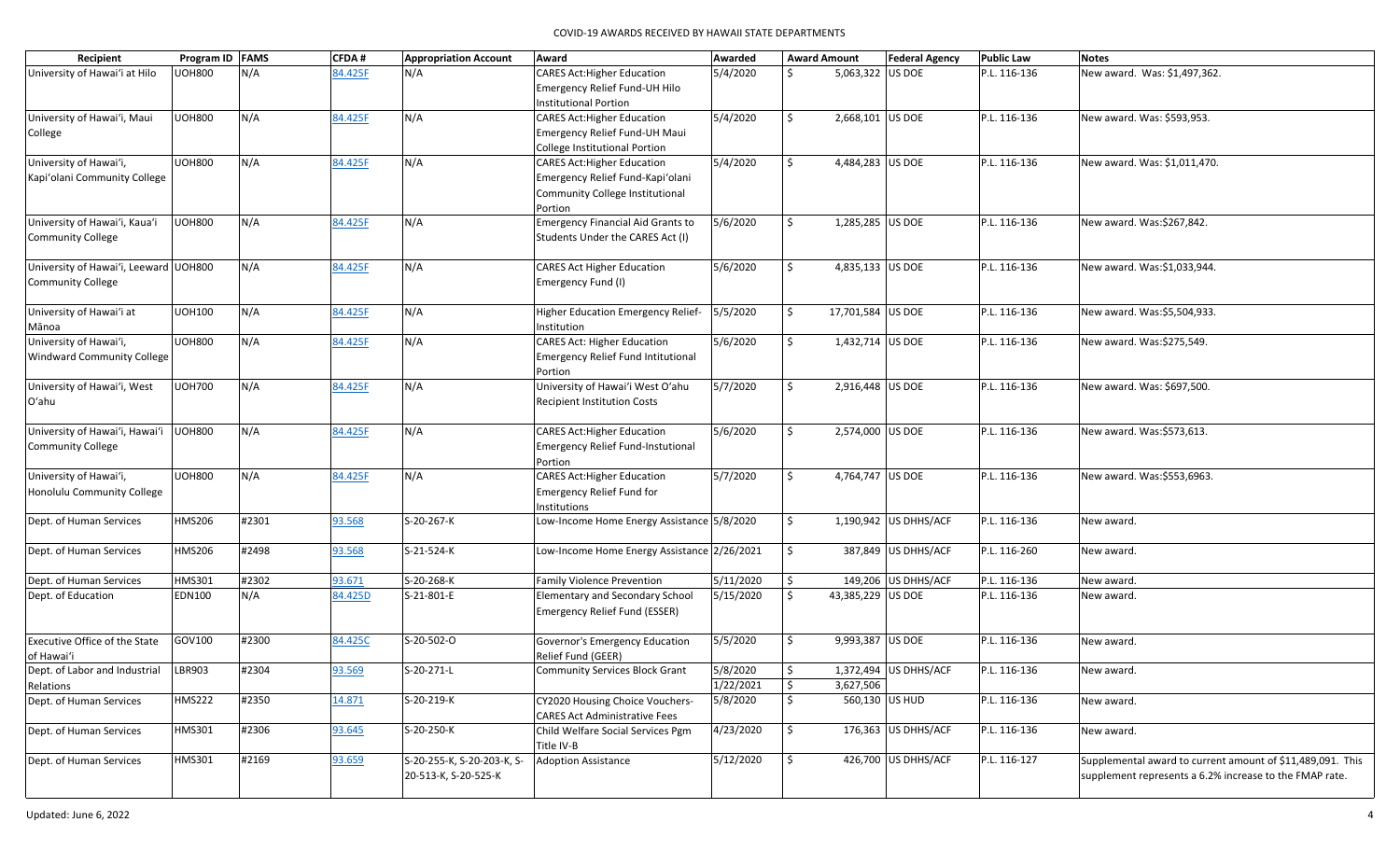| Recipient                             | Program ID FAMS |       | CFDA#   | <b>Appropriation Account</b> | Award                               | Awarded   |              | <b>Award Amount</b> | <b>Federal Agency</b>  | <b>Public Law</b> | <b>Notes</b>                                               |
|---------------------------------------|-----------------|-------|---------|------------------------------|-------------------------------------|-----------|--------------|---------------------|------------------------|-------------------|------------------------------------------------------------|
| Dept. of Defense                      | <b>DEF110</b>   | #2305 | 97.042  | S-20-220-G                   | FY2020 Emergency Management         | 4/29/2020 | $\zeta$      |                     | 1,006,027 US Dept of   | P.L. 116-136      | New award.                                                 |
|                                       |                 |       |         |                              | Performance Management Grant        |           |              |                     | Homeland               |                   |                                                            |
|                                       |                 |       |         |                              | Pgm COVID-19                        |           |              |                     | Security/FEMA          |                   |                                                            |
| Dept. of Business, Economic           | <b>BED143</b>   | #2315 | 11.611  | S-20-532-B                   | Innovate Hawai'i MEP Emergency      | 5/29/2020 | $\mathsf{S}$ |                     | 132,000 U.S. Dept of   | P.L.116-136       | New award.                                                 |
| Dev, and Tourism                      |                 |       |         |                              | Assistance Partnership              |           |              |                     | Commerce               |                   |                                                            |
| Dept. of Health                       | <b>HTH904</b>   | #2314 | 93.048  | S-20-522-H                   | <b>COVID-19 ADRC Grant Stimulus</b> | 5/12/2020 | $\mathsf{S}$ |                     | 305,454 US DHHS/ACF    | P.L. 116-136      | New award. Supplemental \$5,454 awarded 7/24/20.           |
| Dept. of Labor and Industrial         | <b>LBR135</b>   | #2312 | 17.277  | S-20-268-L                   | COVID-19 Employment Recovery        | 5/20/2020 | Ŝ.           |                     | 1,500,000 US Dept of   | P.L. 116-136      | New award.                                                 |
| Relations                             |                 |       |         |                              |                                     |           |              |                     | Labor/ETA              |                   |                                                            |
| Dept. of Labor and Industrial         | LBR135          | #2313 | 17.277  | S-20-526-L                   | <b>COVID-19 Disaster Recovery</b>   | 5/20/2020 | \$           |                     | 1,500,000 US Dept of   | P.L. 116-136      | New award.                                                 |
| Relations                             |                 |       |         |                              |                                     |           |              |                     | Labor/ETA              |                   |                                                            |
| University of Hawai'i,                | <b>UOH800</b>   | N/A   | 84.425L | N/A                          | <b>CARES Act: Higher Education</b>  | 6/1/2020  |              | \$8,811,090 US DOE  |                        | P.L. 116-136      | New award. Was:\$1,700,403. Was: 4,985,405                 |
| Kapi'olani Community College          |                 |       |         |                              | <b>Emergency Relief Fund-MSI</b>    |           |              |                     |                        |                   |                                                            |
|                                       |                 |       |         |                              |                                     |           |              |                     |                        |                   |                                                            |
| University of Hawai'l at              | <b>UOH100</b>   | N/A   | 84.425L | N/A                          | <b>CARES Act: Higher Education</b>  | 6/1/2020  |              | \$38,870,705 US DOE |                        | P.L. 116-136      | New award. Was: \$9,566,804. Was: 23,221,204               |
| Mānoa                                 |                 |       |         |                              | <b>Emergency Relief Fund-MSI</b>    |           |              |                     |                        |                   |                                                            |
| University of Hawai'i, Hawai'i        | <b>UOH800</b>   | N/A   | 84.425L | N/A                          | <b>CARES Act: Higher Education</b>  | 6/6/2020  |              | \$3,001,873 US DOE  |                        | P.L. 116-136      | New award. Was: \$1,017,101. Was: \$2,984,542              |
| <b>Community College</b>              |                 |       |         |                              | Emergency Relief Fund-MSI           |           |              |                     |                        |                   |                                                            |
|                                       |                 |       |         |                              |                                     |           |              |                     |                        |                   |                                                            |
| University of Hawai'i,                | <b>UOH800</b>   | N/A   | 84.425L | N/A                          | <b>CARES Act: Higher Education</b>  | 6/6/2020  |              | \$5,060,264 US DOE  |                        | P.L. 116-136      | New award. Was:\$940,828. Was:\$2,832,054.                 |
| Honolulu Community College            |                 |       |         |                              | <b>Emergency Relief Fund-MSI</b>    |           |              |                     |                        |                   |                                                            |
|                                       |                 |       |         |                              |                                     |           |              |                     |                        |                   |                                                            |
| University of Hawai'i, Kaua'i         | <b>UOH800</b>   | N/A   | 84.425L | N/A                          | <b>CARES Act: Higher Education</b>  | 6/6/2020  |              | \$2,517,974 US DOE  |                        | P.L. 116-136      | New award. Was:\$472,524.                                  |
| <b>Community College</b>              |                 |       |         |                              | Emergency Relief Fund-MSI           |           |              |                     |                        |                   |                                                            |
| University of Hawai'i, Leeward UOH800 |                 | N/A   | 84.425L | N/A                          | <b>CARES Act: Higher Education</b>  | 6/6/2020  |              | \$9,411,817 US DOE  |                        | P.L. 116-136      | New award. Was: \$1,775,424. Was:\$1,811,503. Was:         |
| <b>Community College</b>              |                 |       |         |                              | Emergency Relief Fund-MSI           |           |              |                     |                        |                   | \$5,352,620.                                               |
|                                       |                 |       |         |                              |                                     |           |              |                     |                        |                   |                                                            |
| University of Hawai'i,                | <b>UOH800</b>   | N/A   | 84.425L | N/A                          | <b>CARES Act: Higher Education</b>  | 6/6/2020  |              | \$2,768,347 US DOE  |                        | P.L. 116-136      | New award. Was: \$466,238. Was: 476,238. Was: \$1,504,176. |
| <b>Windward Community College</b>     |                 |       |         |                              | Emergency Relief Fund-MSI           |           |              |                     |                        |                   |                                                            |
|                                       |                 |       |         |                              |                                     |           |              |                     |                        |                   |                                                            |
| University of Hawai'i at Hilo         | <b>UOH800</b>   | N/A   | 84.425L | N/A                          | <b>CARES Act: Higher Education</b>  | 6/6/2020  |              | \$11,142,949 US DOE |                        | P.L. 116-136      | New award. Was: \$2,691,303. Was:\$2,745,995.              |
|                                       |                 |       |         |                              | Emergency Relief Fund-MSI           |           |              |                     |                        |                   | Was:\$6,698,506.                                           |
| University of Hawai'i, Maui           | <b>UOH800</b>   | N/A   | 84.425L | N/A                          | <b>CARES Act: Higher Education</b>  | 6/6/2020  |              | \$5,398,972 US DOE  |                        | P.L. 116-136      | New award. Was:\$1,041,410. Was:\$3,055,355.               |
| College                               |                 |       |         |                              | Emergency Relief Fund-MSI           |           |              |                     |                        |                   |                                                            |
| University of Hawai'i, West           | <b>UOH800</b>   | N/A   | 84.425L | N/A                          | <b>CARES Act: Higher Education</b>  | 6/6/2020  |              | \$6,057,048 US DOE  |                        | P.L. 116-136      | New award. Was: \$1,238,257. Was:\$3,477,272.              |
| O'ahu                                 |                 |       |         |                              | Emergency Relief Fund-MSI           |           |              |                     |                        |                   |                                                            |
| Dept. of Labor and Industrial         | LBR171          | #2319 | 17.225  | S-20-269-L                   | EUISSA 2020 Admin                   | 5/7/2020  |              |                     | \$3,939,342 US Dept of | P.L. 116-127      | New award.                                                 |
| Relations                             |                 |       |         |                              |                                     |           |              |                     | Labor/ETA              |                   |                                                            |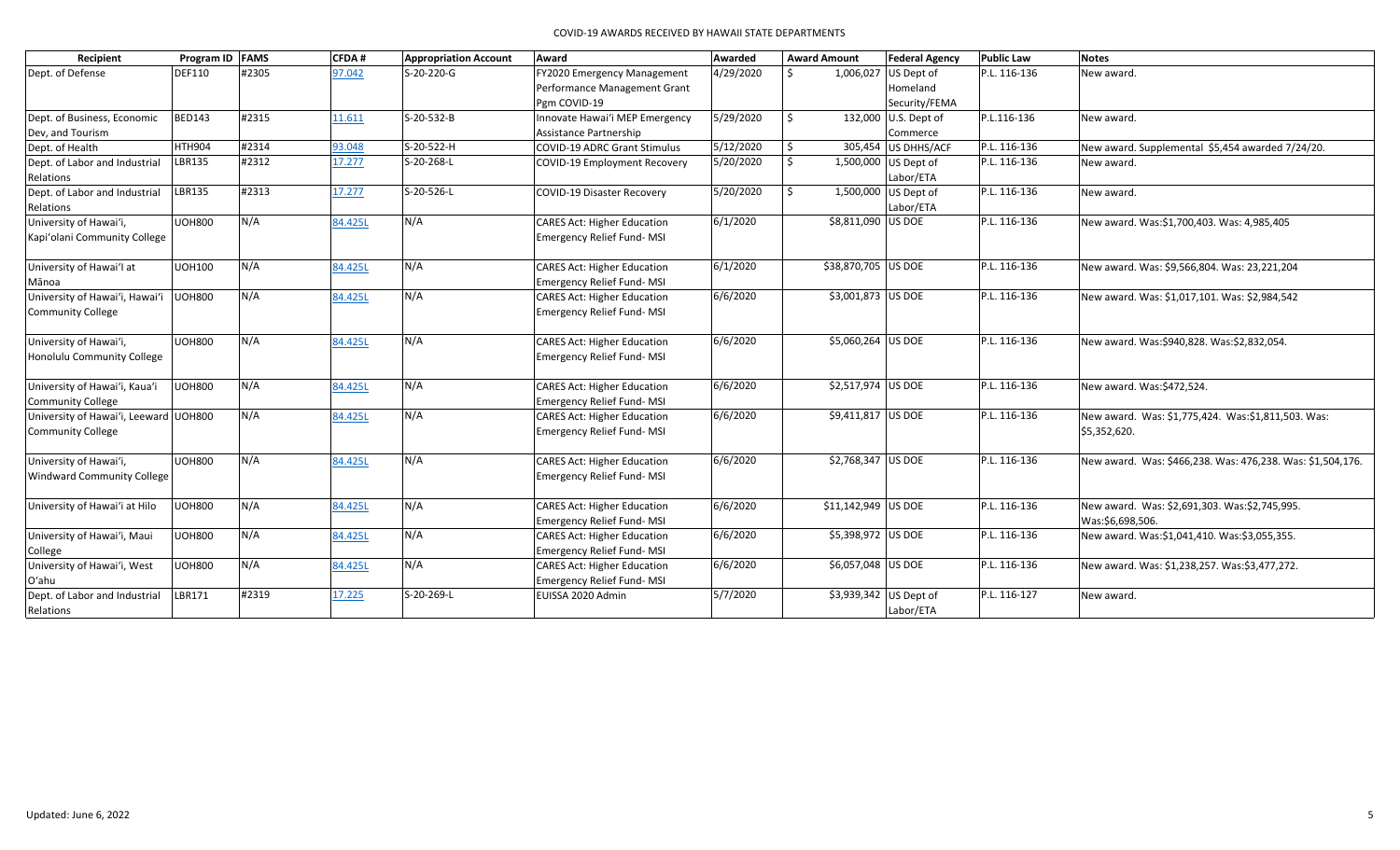| Recipient                     | Program ID   FAMS |       | CFDA#   | <b>Appropriation Account</b> | Award                                          | Awarded   |    | <b>Award Amount</b>     | <b>Federal Agency</b>       | <b>Public Law</b>     | <b>Notes</b>                                              |
|-------------------------------|-------------------|-------|---------|------------------------------|------------------------------------------------|-----------|----|-------------------------|-----------------------------|-----------------------|-----------------------------------------------------------|
| Dept. of Labor and Industrial | LBR171            | #2324 | 17.225  | S-20-272-L                   | COVID-19 Pandemic UI Grant                     | 5/29/2020 |    | \$35,271,394 US Dept of |                             | P.L. 116-136          | New award.                                                |
| Relations                     |                   |       |         |                              | Programs                                       |           |    |                         | Labor/ETA                   |                       |                                                           |
| Dept. of Transportation       | <b>TRN995</b>     | #2330 | 20.507  | S-20-237-D                   | Hawaii DOT, FFY20 CARES Act 2020               | 6/16/2020 |    |                         | \$7,864,323 US DOT/FTA      | P.L. 116-136          | New award.                                                |
|                               |                   |       |         |                              | Section 5307 Small Urbanized Area -            |           |    |                         |                             |                       |                                                           |
|                               |                   |       |         |                              | <b>Operating Assistance</b>                    |           |    |                         |                             |                       |                                                           |
|                               |                   |       |         |                              |                                                |           |    |                         |                             |                       |                                                           |
| Dept. of Health               | <b>HTH560</b>     | #1953 | 93.136  | S-19-531-H                   | Sexual Violence Primary Prevention             | 6/19/2020 | Ŝ. |                         | 15,307 US DHHS/CDC          | P.L. 116-136          | Supplementary funding to existing award.                  |
|                               |                   |       |         |                              | and Education                                  |           |    |                         |                             |                       |                                                           |
| Dept. of Transportation       | <b>TRN995</b>     | #2344 | 20.509  | S-21-243-D                   | Hawai'i DOT, FFY20 CARES Act,                  | 6/29/2020 | \$ |                         | 8,906,600 US DOT/FTA        | P.L. 116-136          | New award.                                                |
|                               |                   |       |         |                              | Section 5311 Rural Grant-Operating             |           |    |                         |                             |                       |                                                           |
|                               |                   |       |         |                              | & Replacement Assistance                       |           |    |                         |                             |                       |                                                           |
|                               |                   |       |         |                              |                                                |           |    |                         |                             |                       |                                                           |
| University of Hawai'i at      | <b>UOH100</b>     | N/A   | 93.107  | N/A                          | Area Health Education Centers                  | 5/8/2020  | Ś. |                         | 95,455 US DHHS/HRSA         | Other                 | New award.                                                |
| Mānoa                         |                   |       |         |                              | Program COVID-19                               |           |    |                         |                             |                       |                                                           |
| University of Hawai'i at      | <b>UOH100</b>     | N/A   | 93.211  | N/A                          | Coronavirus Telehealth Resource                | 4/17/2020 | \$ |                         | 828,571 US DHHS/HRSA        | Other                 | New award.                                                |
| Mānoa                         |                   |       |         |                              | Centers                                        |           |    |                         |                             |                       |                                                           |
| Dept. of Health               | HTH100            | #2352 | 93.917  | S-21-247-H                   | Ryan White HIV/AIDS Program Part B 5/19/2020   |           | \$ |                         | 108,092 US DHHS/HRSA        | P.L. 116-136          | New award.                                                |
|                               |                   |       |         |                              | COVID19 Response                               |           |    |                         |                             |                       |                                                           |
| University of Hawaii Systems  | <b>UOH100</b>     | N/A   | 59.037  | N/A                          | Small Business Development Centers 4/27/2020   |           | \$ |                         | 1,280,000 US Small Business | Other (Small          | New award.                                                |
|                               |                   |       |         |                              | <b>CARES Act</b>                               |           |    |                         | Adm                         | <b>Business Act,</b>  |                                                           |
|                               |                   |       |         |                              |                                                |           |    |                         |                             | Section 21 (15 U.S.C. |                                                           |
|                               |                   |       |         |                              |                                                |           |    |                         |                             | 648), Public Law 96-  |                                                           |
|                               |                   |       |         |                              |                                                |           |    |                         |                             | 302)                  |                                                           |
| University of Hawaii Systems  | <b>UOH100</b>     | N/A   | 47.041  | N/A                          | RAPID: Determine Community                     | 4/23/2020 | \$ |                         | 151,956 National Science    | Other                 | New award.                                                |
|                               |                   |       |         |                              | Disease Burden of COVID-19 by                  |           |    |                         | Foundation                  |                       |                                                           |
|                               |                   |       |         |                              | Probin Wastewater Microbiome                   |           |    |                         |                             |                       |                                                           |
| University of Hawaii Systems  | <b>UOH100</b>     | N/A   | 47.070  | N/A                          | Rapid: Modeling COVID-19                       | 6/16/2020 | \$ |                         | 199,023 National Science    | Other                 | New award.                                                |
|                               |                   |       |         |                              | transmission and mitigation using              |           |    |                         | Foundation                  |                       |                                                           |
|                               |                   |       |         |                              | contained populations                          |           |    |                         |                             |                       |                                                           |
| University of Hawaii Systems  | <b>UOH100</b>     | N/A   | 93.157  | N/A                          | Centers of Excellence COVID                    | 5/8/2020  | \$ |                         | 150,000 US DHHS/HRSA        | Other                 | New award.                                                |
| Dept. of Human Services       | <b>HMS222</b>     | #2351 | 14.871  | S-21-219-K                   | Mainstream Vouchers-2020 CARES                 | 8/1/2020  | \$ | 269,084 US HUD          |                             | P.L. 116-136          | New award.                                                |
|                               |                   |       |         |                              | <b>Act Mainstream Award</b>                    |           |    |                         |                             |                       |                                                           |
| Dept. of Human Services       | <b>HMS222</b>     | #2376 | 14.871  | S-21-219-K                   | Section 8 Housing Choice Voucher               | 8/10/2020 | \$ | 1,738,577 US HUD        |                             | P.L. 116-136          | New award.                                                |
|                               |                   |       |         |                              | Program- (HAP & ADM) CARES Act                 |           |    |                         |                             |                       |                                                           |
| Dept. of Health               | <b>HTH720</b>     | #2155 | 93.777  | S-20-509-H                   | Medicare Survey and Certification              | 8/21/2020 | \$ |                         | 130,932 US DHHS/CMS         | P.L. 116-136          | Supplemental award amount \$130,932. Total award amount   |
|                               |                   |       |         |                              | Title XVIII                                    |           |    |                         |                             |                       | \$1,878,436.                                              |
| Dept. of Labor and Industrial | LBR171            | #2403 | 97.050  | T-21-915-L                   | FEMA DR 4510-HI Lost Wages                     | 8/29/2020 | \$ |                         | 370,293,866 US DHS/FEMA     | Other                 | New award.                                                |
| Relations                     |                   |       |         |                              |                                                |           |    |                         |                             |                       |                                                           |
| Dept. of Health               | <b>HTH420</b>     | #2420 | 97.032  | S-21-651-H                   | Crisis Counseling-Immediate Services 8/26/2020 |           | \$ |                         | 127,850 US DHS/FEMA         | Other                 | New award.                                                |
|                               |                   |       |         |                              | Program                                        |           |    |                         |                             |                       |                                                           |
| Dept. of Health               | <b>HTH560</b>     | #2465 | 93.110  | S-21-655-H                   | <b>AMCHP CARES Act Project</b>                 | 10/8/2020 | \$ |                         | 275,000 US DHHS/HRSA        | P.L. 116-136          | New subaward from Washington DC nonprofit "Association of |
|                               |                   |       |         |                              |                                                |           |    |                         |                             |                       | Maternal & Child Health".                                 |
| Dept. of Labor and Industrial | LBR903            | #2207 | 93.566  | S-20-235-L                   | Refugee Support Services Program               | 5/27/2020 | \$ |                         | 20,000 US DHHS/ACF          | Other                 | Supplemental award of \$20,000 5/27/20 NOA. Total award   |
| Relations                     |                   |       |         |                              | FY2020                                         |           |    |                         |                             |                       | amount is \$70,000.                                       |
| University of Hawai'i at      | <b>UOH100</b>     | N/A   | 84.425G | N/A                          | Reimagining Workforce Preparation- 9/25/2020   |           | Ŝ. |                         | 13,370,384 US Dept of       | P.L. 116-136          | New award.                                                |
| Mānoa                         |                   |       |         |                              | Hāna Career Pathways                           |           |    |                         | Education                   |                       |                                                           |
|                               |                   |       |         |                              |                                                |           |    |                         |                             |                       |                                                           |
|                               |                   |       |         |                              |                                                |           |    |                         |                             |                       |                                                           |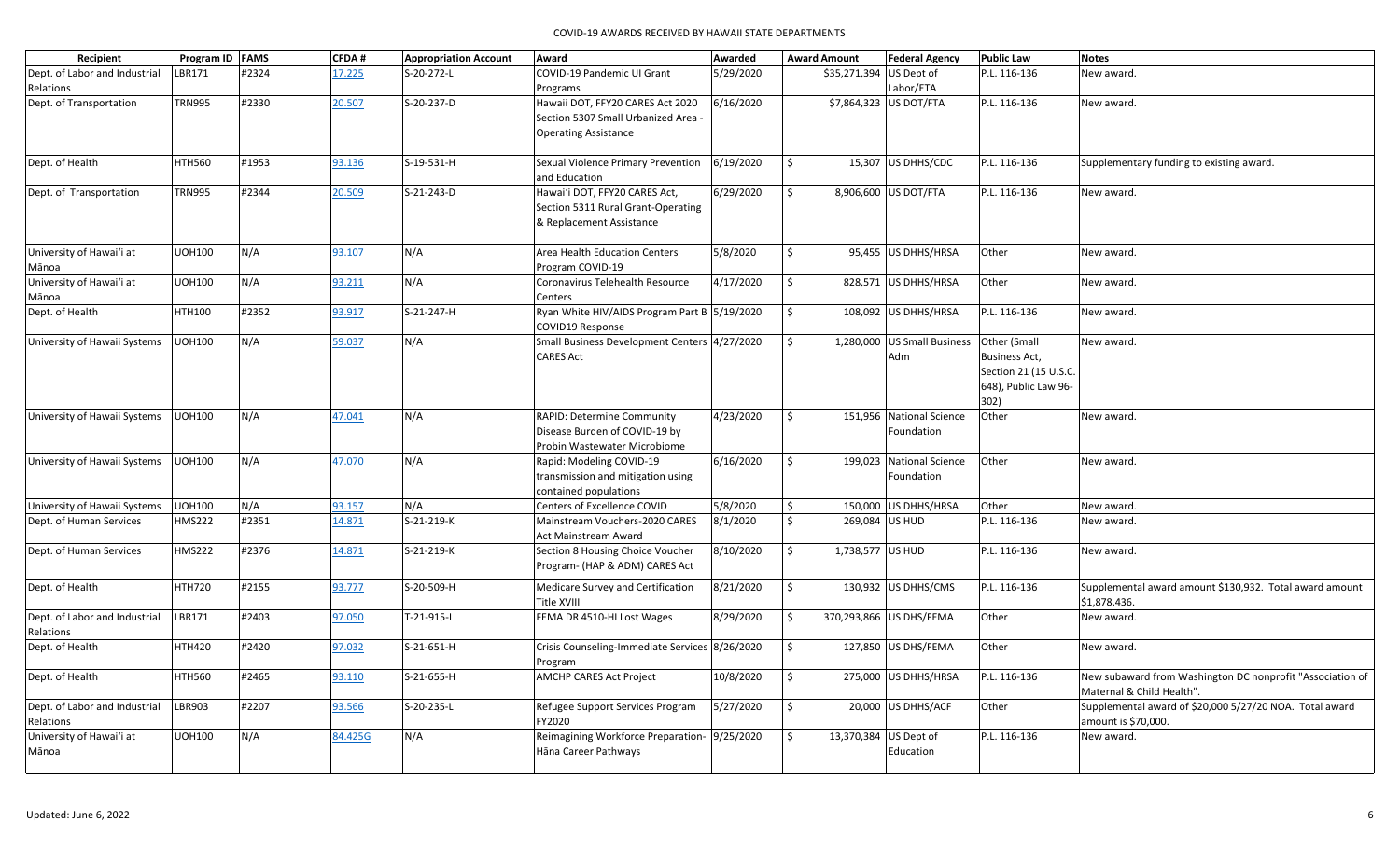| Recipient                            | Program ID FAMS |       | CFDA#   | <b>Appropriation Account</b> | Award                                            | Awarded    | <b>Award Amount</b> |                      | <b>Federal Agency</b>                   | <b>Public Law</b>              | <b>Notes</b>                                                                       |
|--------------------------------------|-----------------|-------|---------|------------------------------|--------------------------------------------------|------------|---------------------|----------------------|-----------------------------------------|--------------------------------|------------------------------------------------------------------------------------|
| University of Hawai'i at             | <b>UOH100</b>   | N/A   | 11.307  | N/A                          | University of Hawaii PBCP EDA CARES 8/20/2020    |            | Ś.                  |                      | 300,000 US Dept of                      | Other                          | New award.                                                                         |
| Mānoa                                |                 |       |         |                              | Act Recovery Assistance 2020-2022                |            |                     |                      | Commerce                                |                                |                                                                                    |
| University of Hawai'i at             | <b>UOH100</b>   | N/A   | 93.969  | N/A                          | Geriatrics Workforce Enhancement                 | 5/8/2020   | \$                  |                      | 90,625 US DHHS/HRSA                     | P.L. 116-136                   | New award.                                                                         |
| Mānoa                                |                 |       |         |                              | Program COVID                                    |            |                     |                      |                                         |                                |                                                                                    |
| University of Hawai'i at             | <b>UOH100</b>   | N/A   | 11.805  | N/A                          | <b>MBDA Business Center Honolulu</b>             | 6/10/2020  | Ś.                  |                      | 259,259 U.S. Dept of                    | P.L. 116-136                   | New award.                                                                         |
| Mānoa                                |                 |       |         |                              | CARES Act Program 2020-2021                      |            |                     |                      | Commerce                                |                                |                                                                                    |
| University of Hawai'i at             | <b>UOH100</b>   | N/A   | 11.417  | N/A                          | FY2020 Hawaii Sea Grant COVID-19                 | 9/1/2020   | \$                  |                      | 100,000 US Dept of                      | Other                          | Supplemental COVID award \$100,000. Total award amount is                          |
| Mānoa                                |                 |       |         |                              | <b>Related Rapid Response</b>                    |            |                     |                      | Commerce/NOAA                           |                                | \$7,974,560.                                                                       |
| University of Hawai'i at             | <b>UOH100</b>   | N/A   | 93.251  | N/A                          | Ajiri in Ibwinini.                               | 8/13/2020  | \$                  |                      | 196,414 US DHHS/HRSA                    | Other                          | Supplemental award to "Universal Newborn Hearing Screening                         |
| Mānoa                                |                 |       |         |                              |                                                  |            |                     |                      |                                         |                                | & Intervention award.                                                              |
| University of Hawai'i at             | <b>UOH100</b>   | N/A   | 93.310  | N/A                          | Puipuia le Ola: Increasing reach and             | 11/17/2020 | \$                  |                      | 958,613 US DHHS/NIH                     | Other                          | Supplemental award.                                                                |
| Mānoa                                |                 |       |         |                              | uptake of COVID19 testing among                  |            |                     |                      |                                         |                                |                                                                                    |
|                                      |                 |       |         |                              | Pacific Islanders in Hawai'i and Guam            |            |                     |                      |                                         |                                |                                                                                    |
| Executive Office of the State        | <b>BUF101</b>   | #2545 | 21.023  | S-21-505-O                   | <b>Emergency Rental Assistance</b>               | 1/11/2021  | Ŝ.                  |                      | 125,242,649 U.S. Dept. of the           | P.L. 116-260                   | New award.                                                                         |
| Of Hawai'i                           |                 |       |         |                              | Program                                          |            |                     |                      | Treasury                                |                                |                                                                                    |
| Dept. of Hawaiian Home Lands HHL602  |                 | #2547 | 21.023  | $S-21-513-1$                 | <b>Emergency Rental Assistance</b><br>Program    | 1/7/2021   |                     |                      | 2,400,000 U.S. Dept. of the<br>Treasury | P.L. 116-260                   | New award.                                                                         |
| Dept. of Business, Economic          | <b>BED100</b>   | #2550 | 11.307  | S-21-537-B                   | <b>Revolving Loan Fund</b>                       | 1/19/2021  | \$                  |                      | 1,000,000 U.S. Dept. of                 | Other                          | New award.                                                                         |
| Development and Tourism              |                 |       |         |                              |                                                  |            |                     |                      | Commerce, EDA                           |                                |                                                                                    |
| University of Hawai'i at             | <b>UOH100</b>   | N/A   | 93.310  | N/A                          | Community Driven Approach to                     | 9/22/2020  |                     |                      | 3,400,883 US DHHS/NIH                   | 42 USC 241 31 USC 6 New award. |                                                                                    |
| Mānoa                                |                 |       |         |                              | Mitigate COVID19 Disparities in                  |            |                     |                      |                                         |                                |                                                                                    |
|                                      |                 |       |         |                              | Hawai'i's Vulnerable Populations                 |            |                     |                      |                                         |                                |                                                                                    |
| Dept. of Health                      | HTH720          | #2485 | 93.777  | S-21-539-H                   | Hawai'i CLIA Program                             | 12/28/2020 |                     |                      | 3,436 US DHHS/CMS                       | P.L.116-136                    | Supplemental award CARES funded. Total award amount is                             |
|                                      |                 |       |         |                              |                                                  |            |                     |                      |                                         |                                | \$94.486.                                                                          |
| <b>Executive Office of the State</b> | <b>EDN100</b>   | #2569 | 84.425R | S-21-806-E                   | <b>Emergency Assistance to Non-Public</b>        | 2/23/2021  | \$                  | 9,815,286 US DOE     |                                         | P.L. 116-260                   | New award. DOE is fiscal agent for award to Governor.                              |
| Of Hawai'i                           |                 |       |         |                              | Schools (EANS)                                   |            |                     |                      |                                         |                                |                                                                                    |
| Dept. of Education                   | <b>EDN100</b>   | N/A   | 84.425D | S-21-801-E                   | Elementary & Secondary School                    | 1/6/2021   |                     | \$183,595,211 US DOE |                                         | P.L. 116-136                   | New award.                                                                         |
|                                      |                 |       |         |                              | Emergency Relief Fund (ESSER II)                 |            |                     |                      |                                         |                                |                                                                                    |
| Dept. of Transportation              | <b>TRN595</b>   | #2590 | 20.205  | S-81-209-D                   | Highway Infrastructure                           | 1/15/2021  | \$                  |                      | 41,970,798 U.S. DOT/FHWA                | P.L. 116-260                   | New apportionment for highway infrastructure projects.                             |
|                                      | <b>HTH720</b>   | #2470 |         |                              | Programs/HIP (CRRSAA)                            |            |                     |                      |                                         |                                |                                                                                    |
| Dept. of Health                      |                 |       | 93.777  | S-21-509-H                   | Survey and Certification Medicare<br>Title XVIII | 2/18/2021  | \$                  |                      | 50,000 U.S. DHHS/CMS                    | P.L. 116-136                   | Supplemental CARES award 2/18/21 for \$50,000. Total award<br>amount is \$711,148. |
| Dept. of Labor and Industrial        | LBR903          | #2597 | 10.568  | S-21-274-L                   | TEFAP Admin COVID PL116-260                      | 2/25/2021  | \$                  |                      | 181,523 U.S. Dept of                    | P.L. 116-260                   | New award.                                                                         |
| Relations                            |                 |       |         |                              |                                                  |            |                     |                      | Agriculture, FNS                        |                                |                                                                                    |
| Dept. of Human Services              | <b>HMS301</b>   | #2604 | 93.674  | S-21-287-K                   | John H. Chafee Foster Care Pgm                   | 2/22/2021  | Ŝ.                  |                      | 1,374,601 U.S. DHHS/ACF                 | P.L. 116-260                   | New award.                                                                         |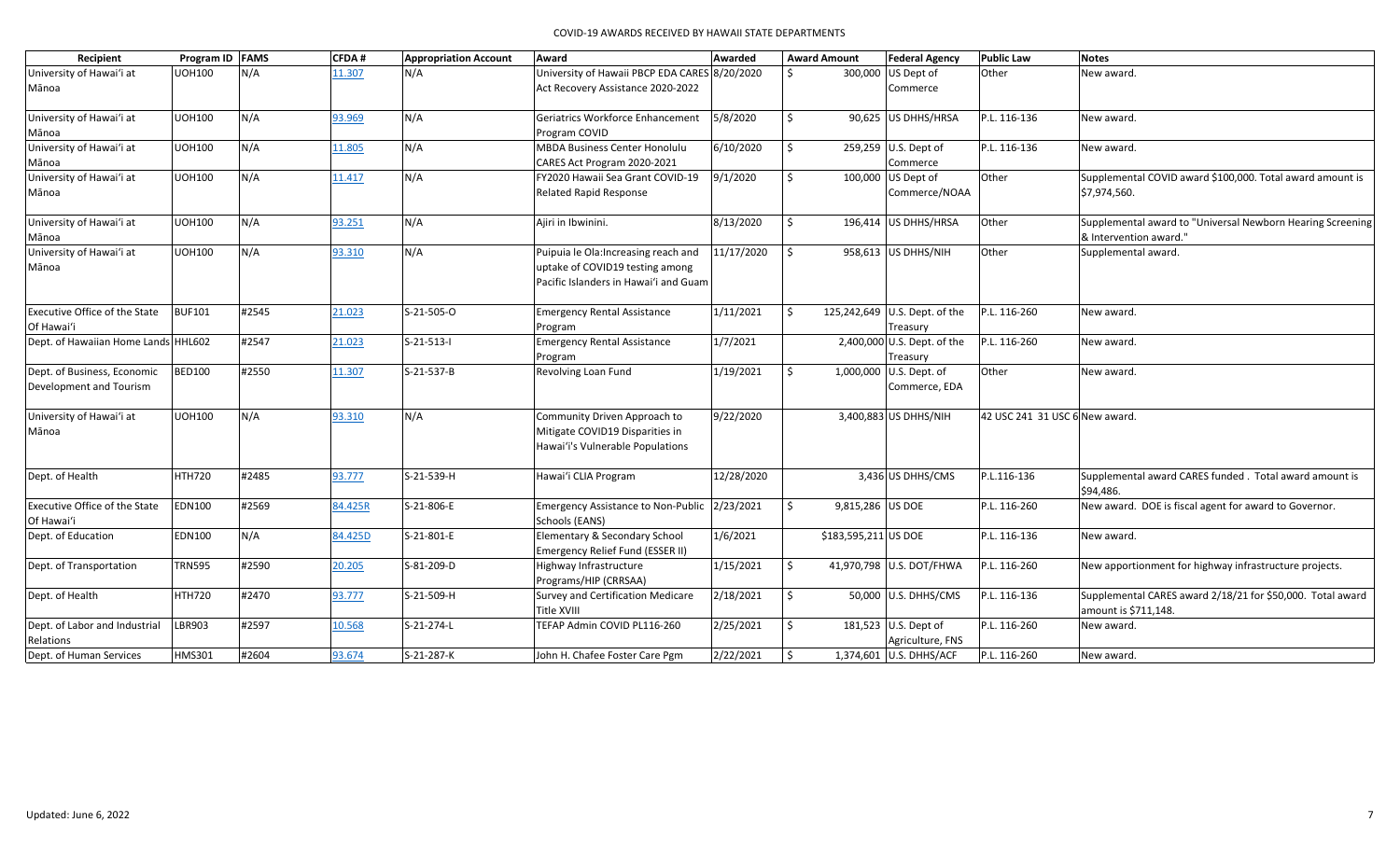| Recipient               | Program ID FAMS |       | <b>CFDA#</b> | <b>Appropriation Account</b> | Award                                                                                                                                                                                             | Awarded  |              | <b>Award Amount</b> | <b>Federal Agency</b>   | <b>Public Law</b> | <b>Notes</b>                                                                                                                                        |
|-------------------------|-----------------|-------|--------------|------------------------------|---------------------------------------------------------------------------------------------------------------------------------------------------------------------------------------------------|----------|--------------|---------------------|-------------------------|-------------------|-----------------------------------------------------------------------------------------------------------------------------------------------------|
| Dept. of Transportation | <b>TRN161</b>   | #2568 | 20.106       | S-21-224-D                   | CRRSA - To provide relief from rent<br>and minimum annual guarantee to<br>on-airport parking, on-airport car<br>rental, and in-terminal airport<br>concessions (LIH).                             | 3/1/2021 | Ŝ.           |                     | 355,050 U.S. DOT/FAA    | P.L. 116-260      | New award."Airport Coronavirus Response Grant Pgm"                                                                                                  |
| Dept. of Transportation | <b>TRN161</b>   | #2570 | 20.106       | S-21-224-D                   | CRRSA - For costs related to<br>operations, personnel, cleaning,<br>sanitization, janitorial services,<br>combating the spread of pathogens<br>at the airport, and debt service<br>payments (LIH) | 3/1/2021 | \$           |                     | 5,310,123 U.S. DOT/FAA  | P.L. 116-260      | New award. "Airport Coronavirus Response Grant Pgm"<br>Award amount was: \$5,307,731.<br>The award amount was spent in full and closed on 02/28/22. |
| Dept. of Transportation | <b>TRN102</b>   | #2571 | 20.106       | S-21-239-D                   | CRRSA - To provide relief from rent<br>and minimum annual guarantee to<br>on-airport parking, on-airport car<br>rental, and in-terminal airport<br>concessions (HNL).                             | 3/1/2021 | $\mathsf{S}$ |                     | 2,139,315 U.S. DOT/FAA  | P.L. 116-260      | New award."Airport Coronavirus Response Grant Pgm"                                                                                                  |
| Dept. of Transportation | <b>TRN102</b>   | #2572 | 20.106       | S-21-239-D                   | CRRSA - For costs related to<br>operations, personnel, cleaning,<br>sanitization, janitorial services,<br>combating the spread of pathogens<br>at the airport, and debt service<br>payments (HNL) | 3/1/2021 | Ŝ.           |                     | 17,384,535 U.S. DOT/FAA | P.L. 116-260      | New award."Airport Coronavirus Response Grant Pgm"<br>Award amount was: \$17,370,120.<br>The award amount was spent in full and closed on 02/28/22. |
| Dept. of Transportation | <b>TRN104</b>   | #2573 | 20.106       | S-21-240-D                   | CRRSA - For costs related to<br>operations, personnel, cleaning,<br>sanitization, janitorial services,<br>combating the spread of pathogens<br>at the airport and debt service<br>payments. (JRF) | 3/1/2021 | $\mathsf{S}$ |                     | 13,000 U.S. DOT/FAA     | P.L. 116-260      | New award. "Airport Coronavirus Response Grant Pgm"                                                                                                 |
| Dept. of Transportation | <b>TRN104</b>   | #2574 | 20.106       | S-21-257-D                   | CRRSA - For costs related to<br>operations, personnel, cleaning,<br>sanitization, janitorial services,<br>combating the spread of pathogens<br>at the airport and debt service<br>payments. (HDH) | 3/1/2021 | Ś.           |                     | 9,000 U.S. DOT/FAA      | P.L. 116-260      | New award. "Airport Coronavirus Response Grant Pgm"                                                                                                 |
| Dept. of Transportation | <b>TRN111</b>   | #2575 | 20.106       | S-21-223-D                   | CRRSA - To provide relief from rent<br>and minimum annual guarantee to<br>on-airport parking, on-airport car<br>rental, and in-terminal airport<br>concessions (ITO).                             | 3/1/2021 | Ŝ.           |                     | 124,846 U.S. DOT/FAA    | P.L. 116-260      | New award."Airport Coronavirus Response Grant Pgm"                                                                                                  |
| Dept. of Transportation | <b>TRN111</b>   | #2576 | 20.106       | S-21-223-D                   | CRRSA - For costs related to<br>operations, personnel, cleaning,<br>sanitization, janitorial services,<br>combating the spread of pathogens<br>at the airport and debt service<br>payments. (ITO) | 3/1/2021 | \$           |                     | 3,755,168 U.S. DOT/FAA  | P.L. 116-260      | New award. "Airport Coronavirus Response Grant Pgm"<br>Award amount was: \$3,754,327.<br>The award amount was spent in full and closed on 02/28/22. |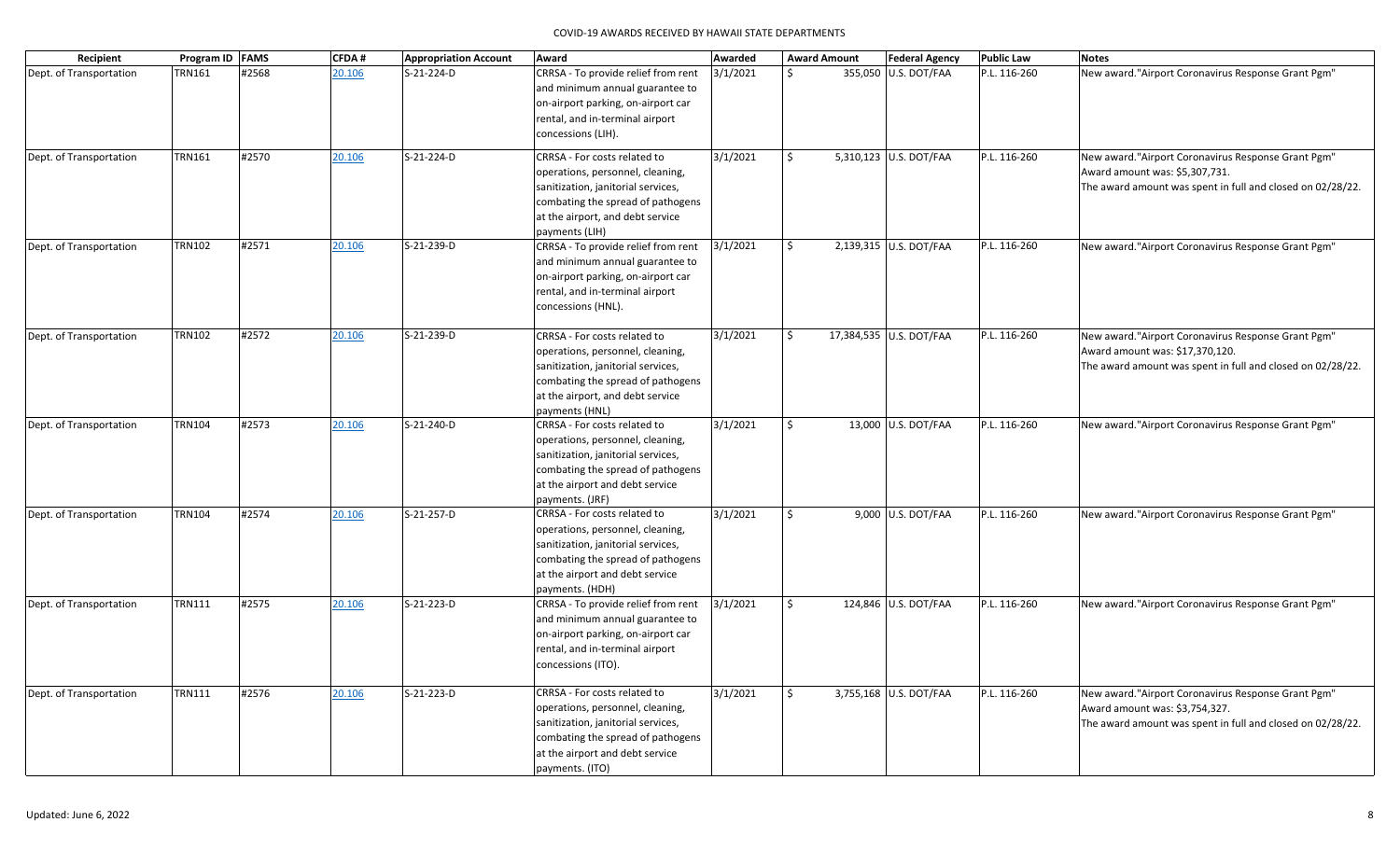| Recipient               |               | Program ID FAMS | CFDA#  | <b>Appropriation Account</b> | Award                                                                                                                                                                                             | Awarded  |    | <b>Award Amount</b> | <b>Federal Agency</b>  | <b>Public Law</b> | <b>Notes</b>                                                                                                                                        |
|-------------------------|---------------|-----------------|--------|------------------------------|---------------------------------------------------------------------------------------------------------------------------------------------------------------------------------------------------|----------|----|---------------------|------------------------|-------------------|-----------------------------------------------------------------------------------------------------------------------------------------------------|
| Dept. of Transportation | <b>TRN114</b> | #2577           | 20.106 | S-21-216-D                   | CRRSA - To provide relief from rent<br>and minimum annual guarantee to<br>on-airport parking, on-airport car<br>rental, and in-terminal airport<br>concessions (KOA).                             | 3/1/2021 | Š. |                     | 413,260 U.S. DOT/FAA   | P.L. 116-260      | New award."Airport Coronavirus Response Grant Pgm"                                                                                                  |
| Dept. of Transportation | <b>TRN114</b> | #2578           | 20.106 | S-21-216-D                   | CRRSA - For costs related to<br>operations, personnel, cleaning,<br>sanitization, janitorial services,<br>combating the spread of pathogens<br>at the airport and debt service<br>payments. (KOA) | 3/1/2021 | Ŝ. |                     | 5,726,244 U.S. DOT/FAA | P.L. 116-260      | New award."Airport Coronavirus Response Grant Pgm"<br>Award amount was: \$5,723,459.<br>The award amount was spent in full and closed on 02/28/22.  |
| Dept. of Transportation | <b>TRN116</b> | #2579           | 20.106 | S-21-246-D                   | CRRSA - For costs related to<br>operations, personnel, cleaning,<br>sanitization, janitorial services,<br>combating the spread of pathogens<br>at the airport and debt service<br>payments. (MUE) | 3/1/2021 | Ś. |                     | 9,000 U.S. DOT/FAA     | P.L. 116-260      | New award."Airport Coronavirus Response Grant Pgm"                                                                                                  |
| Dept. of Transportation | <b>TRN131</b> | #2580           | 20.106 | S-21-285-D                   | CRRSA - To provide relief from rent<br>and minimum annual guarantee to<br>on-airport parking, on-airport car<br>rental, and in-terminal airport<br>concessions (OGG).                             | 3/1/2021 | Ś. |                     | 812,106 U.S. DOT/FAA   | P.L. 116-260      | New award."Airport Coronavirus Response Grant Pgm"                                                                                                  |
| Dept. of Transportation | <b>TRN131</b> | #2581           | 20.106 | S-21-285-D                   | CRRSA - For costs related to<br>operations, personnel, cleaning,<br>sanitization, janitorial services,<br>combating the spread of pathogens<br>at the airport and debt service<br>payments. (OGG) | 3/1/2021 | Ŝ. |                     | 8,218,996 U.S. DOT/FAA | P.L. 116-260      | New award. "Airport Coronavirus Response Grant Pgm"<br>Award amount was: \$8,213,524.<br>The award amount was spent in full and closed on 02/28/22. |
| Dept. of Transportation | <b>TRN133</b> | #2582           | 20.106 | S-21-208-D                   | CRRSA - For costs related to<br>operations, personnel, cleaning,<br>sanitization, janitorial services,<br>combating the spread of pathogens<br>at the airport and debt service<br>payments. (HNM) | 3/1/2021 | Ŝ. |                     | $9,000$ U.S. DOT/FAA   | P.L. 116-260      | New award."Airport Coronavirus Response Grant Pgm"                                                                                                  |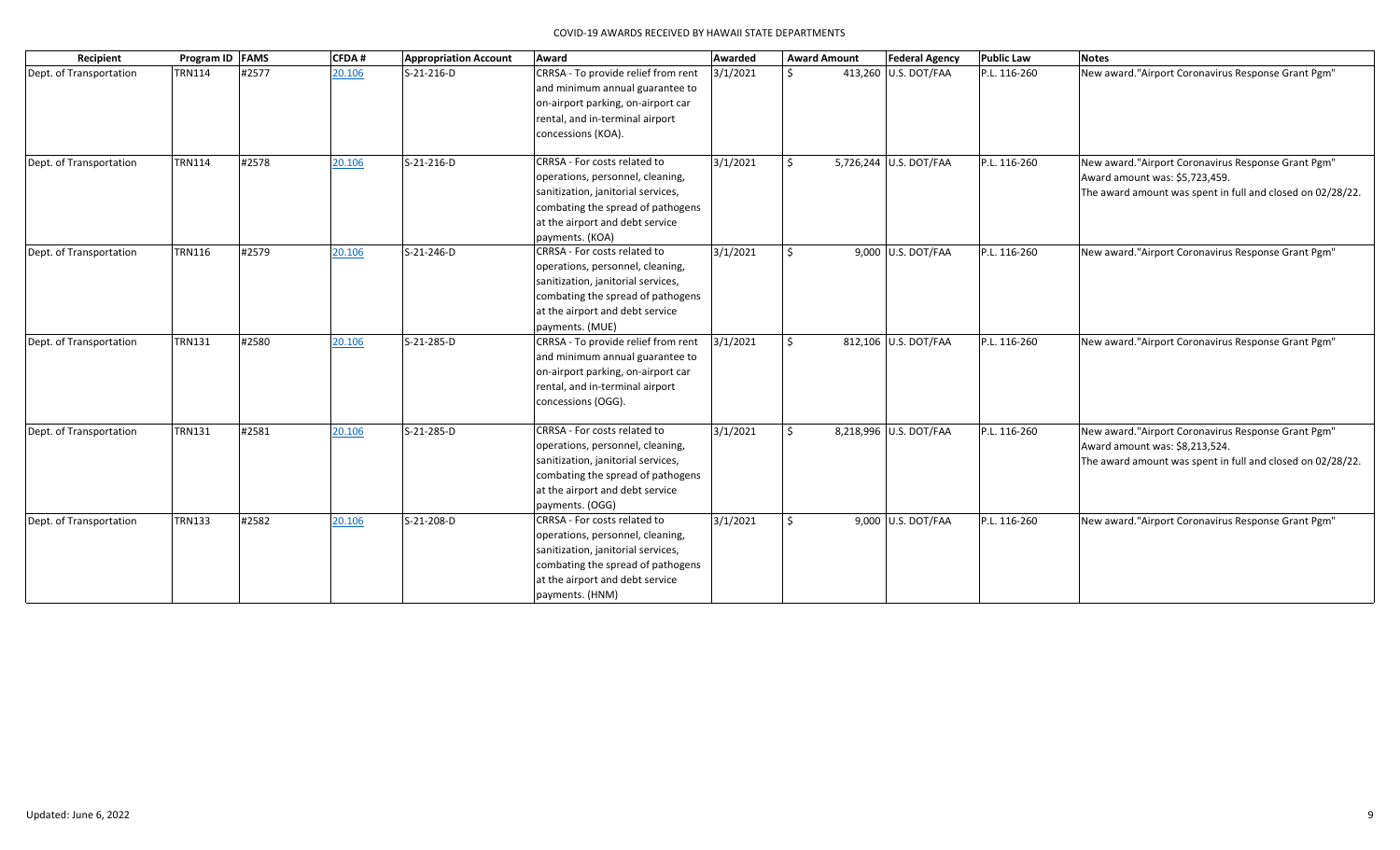| Recipient                                          | Program ID FAMS |       | <b>CFDA#</b> | <b>Appropriation Account</b> | Award                                                                                                                                                                                             | Awarded   |         | <b>Award Amount</b> | <b>Federal Agency</b>                                  | <b>Public Law</b> | <b>Notes</b>                                                                                                                                        |
|----------------------------------------------------|-----------------|-------|--------------|------------------------------|---------------------------------------------------------------------------------------------------------------------------------------------------------------------------------------------------|-----------|---------|---------------------|--------------------------------------------------------|-------------------|-----------------------------------------------------------------------------------------------------------------------------------------------------|
| Dept. of Transportation                            | TRN141          | #2583 | 20.106       | S-21-201-D                   | CRRSA - To provide relief from rent<br>and minimum annual guarantee to<br>on-airport parking, on-airport car<br>rental, and in-terminal airport<br>concessions (MKK).                             | 3/1/2021  | Ś.      |                     | 10,977 U.S. DOT/FAA                                    | P.L. 116-260      | New award."Airport Coronavirus Response Grant Pgm"                                                                                                  |
| Dept. of Transportation                            | <b>TRN141</b>   | #2584 | 20.106       | S-21-201-D                   | CRRSA - For costs related to<br>operations, personnel, cleaning,<br>sanitization, janitorial services,<br>combating the spread of pathogens<br>at the airport and debt service<br>payments. (MKK) | 3/1/2021  | Ś.      |                     | 1,017,485 U.S. DOT/FAA                                 | P.L. 116-260      | New award. "Airport Coronavirus Response Grant Pgm"<br>Award amount was: \$1,017,411.<br>The award amount was spent in full and closed on 02/28/22. |
| Dept. of Transportation                            | <b>TRN143</b>   | #2585 | 20.106       | S-21-209-D                   | CRRSA - For costs related to<br>operations, personnel, cleaning,<br>sanitization, janitorial services,<br>combating the spread of pathogens<br>at the airport and debt service<br>payments. (LUP) | 3/1/2021  | \$      |                     | 9,000 U.S. DOT/FAA                                     | P.L. 116-260      | New award. "Airport Coronavirus Response Grant Pgm"                                                                                                 |
| Dept. of Transportation                            | <b>TRN151</b>   | #2586 | 20.106       | S-21-218-D                   | CRRSA - To provide relief from rent<br>and minimum annual guarantee to<br>on-airport parking, on-airport car<br>rental, and in-terminal airport<br>concessions (LNY).                             | 3/1/2021  | \$      |                     | 10,399 U.S. DOT/FAA                                    | P.L. 116-260      | New award."Airport Coronavirus Response Grant Pgm"                                                                                                  |
| Dept. of Transportation                            | <b>TRN151</b>   | #2587 | 20.106       | S-21-218-D                   | CRRSA - For costs related to<br>operations, personnel, cleaning,<br>sanitization, janitorial services,<br>combating the spread of pathogens<br>at the airport and debt service<br>payments. (LNY) | 3/1/2021  | Ś.      |                     | 1,016,565 U.S. DOT/FAA                                 | P.L. 116-260      | New award."Airport Coronavirus Response Grant Pgm"<br>Award amount was: \$1,016,495.<br>The award amount was spent in full and closed on 02/28/22.  |
| Dept. of Transportation                            | <b>TRN104</b>   | #2588 | 20.106       | S-21-240-D                   | To cover only lawful expenses that<br>support operations at FAA federal<br>contract towers as defined by 49<br>USC47124 (JRF)                                                                     | 3/1/2021  | \$      |                     | 34,162 U.S. DOT/FAA                                    | P.L. 116-260      | New award."Airport Coronavirus Response Grant Pgm"                                                                                                  |
| Dept. of Health                                    | <b>HTH440</b>   | #2608 | 93.959       | $S-21-213-H$                 | <b>SAMHSA Substance Abuse</b><br><b>Prevention &amp; Treatment Block Grant</b>                                                                                                                    | 3/11/2021 | Ś.      | 8,044,183 U.S.      | DHHS/SAMHSA                                            | P.L. 116-260      | New award.                                                                                                                                          |
| <b>Executive Office of the State</b><br>of Hawai'i | GOV100          | #2620 | 84.425C      | S-21-506-O                   | Governor's Emergency Education<br>Relief Fund (GEER II)                                                                                                                                           | 1/12/2021 | \$      |                     | 4,455,694 U.S. Department<br>of Education              | P.L. 116-260      | New award.                                                                                                                                          |
| Dept. of Education                                 | <b>EDN100</b>   | #2615 | 84.425U      | S-21-803-E                   | American Rescue Plan-Elementary & 3/24/2021<br>Seconday Schools Emergency Relief<br>Fund (ARP-ESSER)                                                                                              |           | \$      |                     | 274,885,843 U.S. Department P.L. 117-2<br>of Education |                   | New award. Total appropriated award amount is \$412,328,764                                                                                         |
| Dept. of Human Services                            | HMS903          | #2621 | 10.649       | S-21-536-K                   | PEBT Grants to States                                                                                                                                                                             | 3/25/2021 | $\zeta$ |                     | 816,691 USDA/FNS                                       | P.L. 116-127      | New award.                                                                                                                                          |
| Dept of Health                                     | <b>HTH904</b>   | #2623 | 93.747       | S-21-554-H                   | CRSSA Act 2021 LTC Ombudsman                                                                                                                                                                      | 4/1/2021  | \$      |                     | 20,000 U.S. DHHS/ACL                                   | P.L. 116-260      | New award.                                                                                                                                          |
| Dept. of Human Services                            | <b>HMS601</b>   | #2622 | 93.747       | S-21-551-K                   | (APC5) CRRSA Act, 2021 Suppl.<br>Funding for APD under SSA Title XX                                                                                                                               | 4/1/2021  | \$      |                     | 704,100 U.S. DHHS/ACL                                  | P.L. 116-260      | New award.                                                                                                                                          |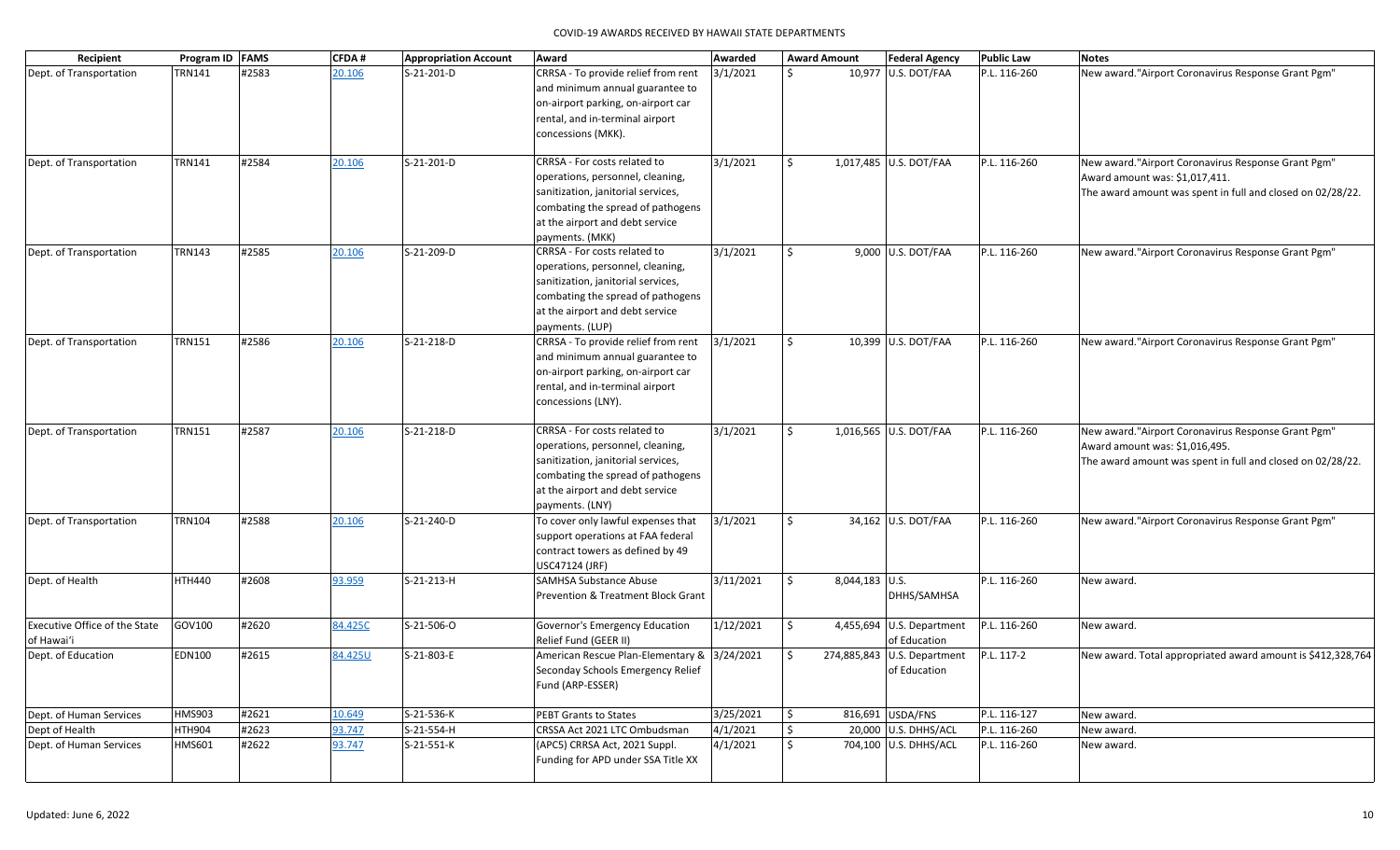| Recipient                     | Program ID FAMS |       | <b>CFDA#</b> | <b>Appropriation Account</b> | Award                                                   | Awarded   |    | <b>Award Amount</b> | <b>Federal Agency</b>                | <b>Public Law</b> | <b>Notes</b> |
|-------------------------------|-----------------|-------|--------------|------------------------------|---------------------------------------------------------|-----------|----|---------------------|--------------------------------------|-------------------|--------------|
| Dept. of Health               | <b>HTH904</b>   | #2630 | 93.044       | S-21-221-H                   | <b>Expanding Access to COVID-19</b>                     | 4/8/2021  | Ŝ. |                     | 250,000 U.S. DHHS/ACL                | P.L. 116-260      | New award.   |
|                               |                 |       |              |                              | Vaccines                                                |           |    |                     |                                      |                   |              |
| Dept. of Human Services       | <b>HMS302</b>   | #2640 | 93.575       | S-21-256-K                   | Child Care and Development Fund                         | 4/14/2021 | \$ |                     | 79,891,531 U.S. DHHS/AFC             | P.L. 117-2        | New award.   |
|                               |                 |       |              |                              | <b>Grant-Child Care Stabilization Funds</b>             |           |    |                     |                                      |                   |              |
|                               |                 |       |              |                              | (ARP)                                                   |           |    |                     |                                      |                   |              |
| Dept. of Human Services       | <b>HMS302</b>   | #2641 | 93.575       | S-21-266-K                   | Child Care and Development Fund                         | 4/14/2021 | \$ |                     | 49,850,222 U.S. DHHS/AFC             | P.L. 117-2        | New award.   |
|                               |                 |       |              |                              | Grant-Discretionary (ARP)                               |           |    |                     |                                      |                   |              |
| Dept. of Human Services       | <b>HMS302</b>   | #2642 | 93.575       | S-21-285-K                   | Child Care and Development Fund                         | 2/1/2021  | \$ |                     | 33,305,583 U.S. DHHS/AFC             | P.L. 116-260      | New award.   |
|                               |                 |       |              |                              | Grant-Supplemental (CRRSA)                              |           |    |                     |                                      |                   |              |
| Dept. of Human Services       | <b>HMS903</b>   | #2649 | 93.558       | S-21-560-K                   | <b>TANF Pandemic Emergency</b>                          | 4/22/2021 | Ŝ. |                     | 4,216,683.83 U.S. DHHS/AFC           | P.L. 117-2        | New award.   |
|                               |                 |       |              |                              | <b>Assistance Funds (PEAF)</b>                          |           |    |                     |                                      |                   |              |
| Dept. of Human Services       | <b>HTH905</b>   | #2650 | 93.630       | $S-21-251-H$                 | Expanding Disabilities Network's (DD 4/29/2021          |           | \$ |                     | 26,695.00 U.S. DHHS/ACL              | P.L. 116-260      | New award.   |
|                               |                 |       |              |                              | Councils) Access to COVID19                             |           |    |                     |                                      |                   |              |
|                               |                 |       |              |                              | Vaccines                                                |           |    |                     |                                      |                   |              |
| Dept. of Health               | <b>HTH560</b>   | #2655 | 93.590       | S-21-276-H                   | Community Based Child Abuse                             | 4/29/2021 | \$ |                     | 1,000,179.00 U.S. DHHS/AFC           | P.L. 117-2        | New award.   |
|                               |                 |       |              |                              | <b>Prevention Grants</b>                                |           |    |                     |                                      |                   |              |
| Dept. of Health               | <b>HTH904</b>   | #2661 | 93.042       | S-21-554-H                   | ARP Ombudsman Program under                             | 5/3/2021  | \$ |                     | 49,750.00 U.S. DHHS/ACL              | P.L. 117-2        | New award.   |
|                               |                 |       |              |                              | Title VII                                               |           |    |                     |                                      |                   |              |
| Dept. of Health               | <b>HTH904</b>   | #2659 | 93.043       | $S-21-221-H$                 | ARP for Preventive Health under Title 5/3/2021          |           | \$ |                     | 218,900.00 U.S. DHHS/ACL             | P.L. 117-2        | New award.   |
|                               |                 |       |              |                              | IIID                                                    |           |    |                     |                                      |                   |              |
| Dept. of Health               | <b>HTH904</b>   | #2656 | 93.044       | S-21-221-H                   | ARP Supportive Services Under Title                     | 5/3/2021  | \$ |                     | 2,288,500.00 U.S. DHHS/ACL           | P.L. 117-2        | New award.   |
|                               |                 |       |              |                              | IIIB                                                    |           |    |                     |                                      |                   |              |
| Dept. of Health               | <b>HTH904</b>   | #2658 | 93.045       | S-21-221-H                   | ARP for Home Delivered Meals under 5/3/2021             |           | \$ |                     | 2,238,750.00 U.S. DHHS/ACL           | P.L. 117-2        | New award.   |
|                               |                 |       |              |                              | Title III                                               |           |    |                     |                                      |                   |              |
| Dept. of Health               | <b>HTH904</b>   | #2657 | 93.045       | S-21-221-H                   | ARP Congregate Meals under Title III 5/3/2021           |           | \$ |                     | 1,492,500.00 U.S. DHHS/ACL           | P.L. 117-2        | New award.   |
|                               |                 |       |              |                              | C1                                                      |           |    |                     |                                      |                   |              |
| Dept. of Health               | <b>HTH904</b>   | #2660 | 93.052       | S-21-221-H                   | ARP for Family Caregivers under Title 5/3/2021          |           | \$ |                     | 721,375.00 U.S. DHHS/ACL             | P.L. 117-2        | New award.   |
|                               |                 |       |              |                              | III E                                                   | 4/29/2021 | \$ |                     |                                      |                   |              |
| Dept. of Health               | <b>HTH560</b>   | #2655 | 93.590       | S-21-276-H                   | Community-Based Child Abuse<br><b>Prevention Grants</b> |           |    |                     | 1,000,179.00 U.S. DHHS/ACF           | P.L. 117-2        | New award.   |
| Dept. of Health               | <b>HTH560</b>   | #2664 | 93.870       | S-21-660-H                   | American Rescue Plan Act Funding                        | 4/30/2021 | \$ |                     | 334,763.00 U.S. DHHS/HRSA            | P.L. 117-2        | New award.   |
|                               |                 |       |              |                              | for Home Visiting                                       |           |    |                     |                                      |                   |              |
| Executive Office of the State | <b>BUF101</b>   | #2653 | 21.026       | S-21-507-O                   | Homeowner Assistance Fund (ARP)                         | 5/4/2021  | \$ |                     | 50,000,000.00 U.S. Dept. of the      | P.L. 117-2        | New award.   |
| Of Hawai'i                    |                 |       |              |                              |                                                         |           |    |                     | Treasury                             |                   |              |
| Executive Office of the State | <b>BUF101</b>   | #2665 | 21.023       | S-21-508-O                   | <b>Emergency Rental Assistance</b>                      | 5/10/2021 | \$ |                     | 95,184,413.30 U.S. Dept. of the      | P.L. 117-2        | New award.   |
| Of Hawai'i                    |                 |       |              |                              | Program #2 (ARP)                                        |           |    |                     | Treasury                             |                   |              |
| Dept. of Health               | <b>HTH420</b>   | #2674 | 93.958       | S-21-663-H, S-21-664-H       | <b>Block Grants for Community Mental</b>                | 3/11/2021 | Ŝ. | 4,161,536.00        | Susbstance Abuse   P.L. 116-260      |                   | New award.   |
|                               |                 |       |              |                              | <b>Health Services</b>                                  |           |    |                     | & Mental Health                      |                   |              |
|                               |                 |       |              |                              |                                                         |           |    |                     | Services                             |                   |              |
|                               |                 |       |              |                              |                                                         |           |    |                     | Administration                       |                   |              |
|                               |                 |       |              |                              |                                                         |           |    |                     | (SAMHSA)                             |                   |              |
| Dept. of Education            | <b>EDN407</b>   | #2666 | 45.310       | S-22-249-E                   | IMLS/LSTA ARPA State Grant                              | 4/9/2021  | Ś. | 2,306,567.00        | Institute of                         | P.L. 117-2        | New award.   |
|                               |                 |       |              |                              |                                                         |           |    |                     | Museum and                           |                   |              |
|                               |                 |       |              |                              |                                                         |           |    |                     | Library Services                     |                   |              |
| Executive Office of the State | <b>BUF101</b>   | #2667 | 21.027       | S-21-248-O                   | Coronavirus State Fiscal Recovery                       | 5/18/2021 |    |                     | \$1,641,602,609.60 U.S. Dept. of the | P.L. 117-2        | New award.   |
| Of Hawai'i                    |                 |       |              |                              | Fund                                                    |           |    |                     | Treasury                             |                   |              |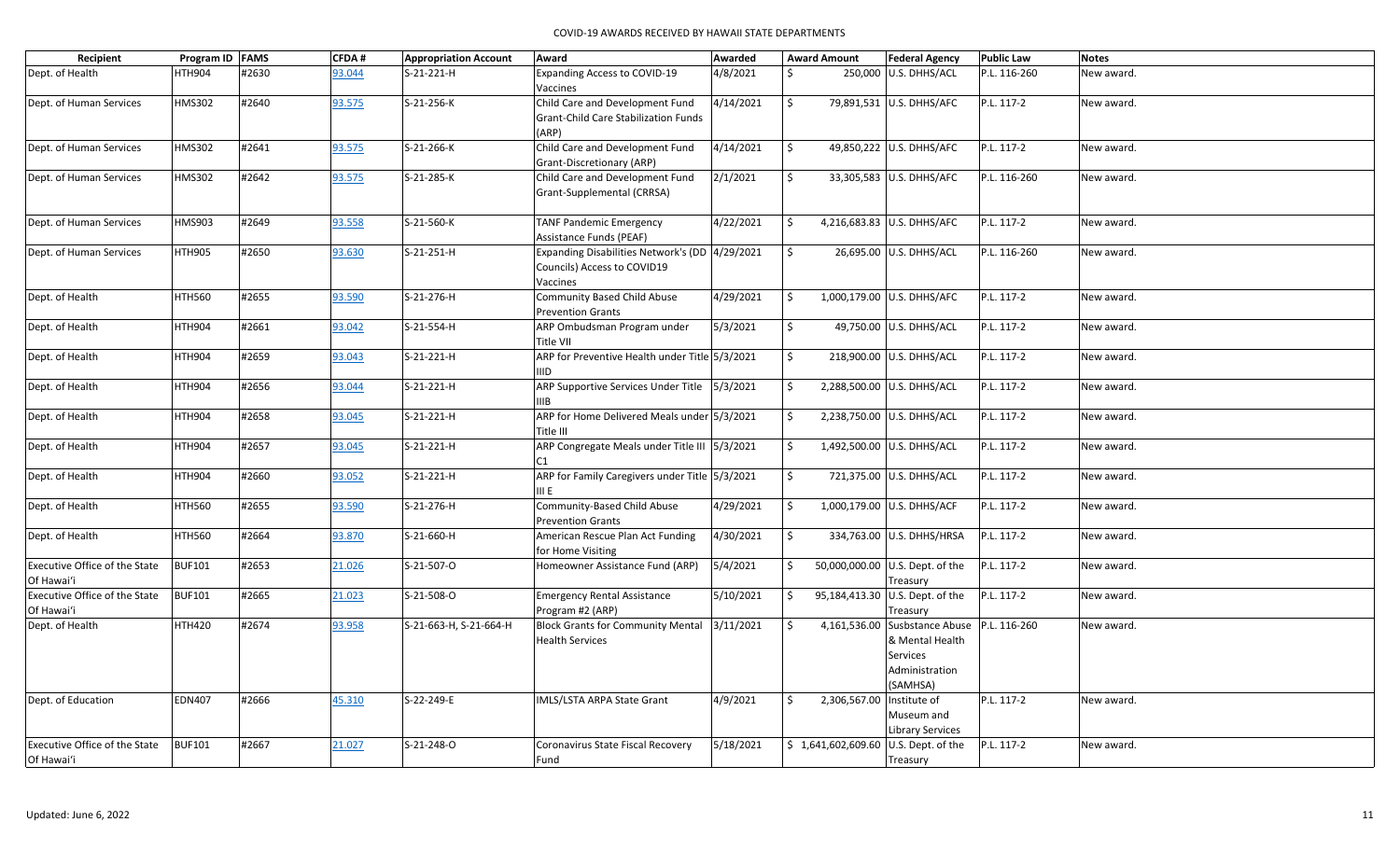| Recipient                            | Program ID FAMS |       | <b>CFDA#</b> | <b>Appropriation Account</b> | Award                                                                 | Awarded   |                     | <b>Award Amount</b> | <b>Federal Agency</b>                    | <b>Public Law</b> | <b>Notes</b>                                             |
|--------------------------------------|-----------------|-------|--------------|------------------------------|-----------------------------------------------------------------------|-----------|---------------------|---------------------|------------------------------------------|-------------------|----------------------------------------------------------|
| Dept. of Health                      | HTH440          | #2669 | 93.959       | S-21-591-H                   | <b>SAMHSA Substance Abuse</b>                                         | 5/17/2021 | Ś.                  |                     | 6,947,249.00 Susbstance Abuse P.P. 117-2 |                   | New award.                                               |
|                                      |                 |       |              |                              | <b>Prevention &amp; Treatment Block Grant</b>                         |           |                     |                     | & Mental Health                          |                   |                                                          |
|                                      |                 |       |              |                              | FFY21 ARPA                                                            |           |                     |                     | Services                                 |                   |                                                          |
|                                      |                 |       |              |                              |                                                                       |           |                     |                     | Administration                           |                   |                                                          |
|                                      |                 |       |              |                              |                                                                       |           |                     |                     | (SAMHSA)                                 |                   |                                                          |
| Dept. of Labor and Industrial        | LBR903          | #2668 | 10.565       | S-21-275-L                   | CSFP Admin COVID Supp PL 116-26                                       | 5/7/2021  | \$                  |                     | 12,625.00 U.S. Dept. of                  | P.L. 116-260      | New award.                                               |
| Relations                            |                 |       |              |                              |                                                                       |           |                     |                     | Agriculture/FNS                          |                   |                                                          |
| Dept. of Health                      | <b>HTH590</b>   | #2684 | 93.391       | S-21-662-H                   | National Initiative to Address COVID- 5/28/2021                       |           | \$                  |                     | 24,512,230.00 U.S. DHHS/CDC              | P.L. 116-260      | New award.                                               |
|                                      |                 |       |              |                              | 19 Health Disparities Among                                           |           |                     |                     |                                          |                   |                                                          |
|                                      |                 |       |              |                              | Populations at High Risk and                                          |           |                     |                     |                                          |                   |                                                          |
|                                      |                 |       |              |                              | Underserved, Including Racial *                                       |           |                     |                     |                                          |                   |                                                          |
|                                      |                 |       |              |                              | Ethnic Minority Populations and                                       |           |                     |                     |                                          |                   |                                                          |
|                                      |                 |       |              |                              | <b>Rural Communities</b>                                              |           |                     |                     |                                          |                   |                                                          |
|                                      |                 |       |              |                              |                                                                       |           |                     |                     |                                          |                   |                                                          |
| Dept. of Human Services              | HMS206          | #2688 | 93.499       | S-21-277-K                   | Low Income Household Water                                            | 5/28/2021 | S.                  |                     | 2,024,443.00 U.S. DHHS/ACF               | P.L. 116-260      | New award.                                               |
|                                      |                 |       |              |                              | Assistance Program (LIHWAP)                                           |           |                     |                     |                                          |                   |                                                          |
| Dept. of Human Services              | HMS206          | #2686 | 93.499       | S-21-276-K                   | Low-Income Household Water                                            | 5/28/2021 | \$                  |                     | 1,586,554.00 U.S. DHHS/ACF               | P.L. 117-2        | New award.                                               |
|                                      |                 |       |              |                              | Assistance Program (LIHWAP)                                           |           |                     |                     |                                          |                   |                                                          |
| Dept. of Human Services              | HMS206          | #2687 | 93.568       | S-21-267-K                   | Low-Income Home Energy Assistance 5/4/2021                            |           | \$                  |                     | 4,995,879.00 U.S. DHHS/ACF               | P.L. 117-2        | New award.                                               |
|                                      |                 |       |              |                              | Program (LIHEAP) Supplemental                                         |           |                     |                     |                                          |                   |                                                          |
|                                      |                 |       |              |                              | Funding                                                               |           |                     |                     |                                          |                   |                                                          |
| Dept. of Transportation              | <b>TRN995</b>   | #2685 | 20.507       | S-21-520-D                   | Hawai'i DOT, FFY21 CRRSAA 2021                                        | 6/1/2021  | \$                  |                     | 2,841,510.00 U.S. DOT/FTA                | P.L. 116-260      | New award.                                               |
|                                      |                 |       |              |                              | Sec. 5307 Small Urbanized Area-                                       |           |                     |                     |                                          |                   |                                                          |
|                                      |                 |       |              |                              | <b>Operating Assistance</b>                                           |           |                     |                     |                                          |                   |                                                          |
| University of Hawai'i Systems        | <b>UOH100</b>   | N/A   | 93.632       | N/A                          | Access to COVID-19                                                    | 4/29/2021 | $\mathsf{S}$        |                     | 59,701.00 U.S. DHHS/ACL                  | P.L. 116-260      | New award.                                               |
|                                      |                 |       |              |                              |                                                                       |           |                     |                     |                                          |                   |                                                          |
| University of Hawai'i Systems        | <b>UOH100</b>   | N/A   | 93.632       | N/A                          | <b>Expanding Disabilities Network's</b>                               | 4/29/2021 | $\zeta$             |                     | 59,701.00 U.S. DHHS/ACL                  | P.L. 116-260      | New award.                                               |
|                                      |                 |       |              |                              | (UCEDDs) Access to COVID19                                            |           |                     |                     |                                          |                   |                                                          |
|                                      |                 |       |              |                              | Vaccines                                                              |           |                     |                     |                                          |                   |                                                          |
| Dept. of Accounting & General AGS881 |                 | #2322 | 45.025       | S-21-203-M                   | FY 2021 State Partnership Agreement 6/9/2021                          |           | \$                  |                     | 759,500 National                         | PL 117-2          | ARP funding \$759,500 added to FY 2021 State Partnership |
| Services                             |                 |       |              |                              |                                                                       |           |                     |                     | <b>Endowment for</b>                     |                   | award.                                                   |
|                                      |                 |       |              |                              |                                                                       |           |                     |                     | the Arts                                 |                   |                                                          |
| Dept. of Hawaiian Home Lands HHL602  |                 | #2676 | 21.026       | $S-21-514-1$                 | Homeowner Assistance Fund (ARP)                                       | 5/25/2021 | $\ddot{\mathsf{S}}$ |                     | 1,494,150 U.S. Dept of the               | PL 117-2          | New award.                                               |
|                                      |                 |       |              |                              |                                                                       |           |                     |                     | Treasury                                 |                   |                                                          |
| Dept. of Health                      | HTH131          | #2696 | 93.354       | S-22-666-H                   | Cooperative Agreement for                                             | 5/19/2021 | \$                  |                     | 9,280,889   U.S. DHHS/CDC                | PL 117-2          | New award.                                               |
|                                      |                 |       |              |                              | Emergency Response: Public Health                                     |           |                     |                     |                                          |                   |                                                          |
|                                      |                 |       |              |                              | Crisis                                                                |           |                     |                     |                                          |                   |                                                          |
| Dept. of Human Services              | HMS903          | #2709 | 10.561       | S-22-565-K                   | <b>SNAP Admin Funding</b>                                             | 6/17/2021 | $\ddot{\mathsf{S}}$ |                     | 1,262,029 U.S.DOA/FNS                    | P.L. 117-2        | New award.                                               |
| Dept. of Transportation              | TRN995          | #2731 | 20.509       | S-22-251-D                   | Hawai'i DOT FFY21 CRRSAA Sec 5311 7/6/2021                            |           | S.                  |                     | 20,305,252 U.S. DOT/FTA                  | P.L. 116-260      | New award.                                               |
|                                      |                 |       |              |                              | Rural Grant-Operating Asst.                                           |           |                     |                     | 2,583,760 U.S. DHHS/HRSA P.L. 117-2      |                   |                                                          |
| Dept. of Health                      | <b>HTH560</b>   | #2735 | 93.155       | S-22-667-H                   | SHIP COVID Testing and Mitigation $\left  \frac{6}{24}{2021} \right $ |           | $\vert$ \$          |                     |                                          |                   | New award.                                               |
| Dept. of Hawaiian Home Lands HHL602  |                 | #2746 | 14.873       | $S-21-513-1$                 | NHHBG-ARP                                                             | 6/4/2021  | $\ddot{\mathsf{S}}$ | 5,000,000 U.S HUD   |                                          | P.L. 117-2        | New award.                                               |
|                                      |                 |       |              |                              |                                                                       |           |                     |                     |                                          |                   |                                                          |
| Dept. of Education                   | <b>EDN200</b>   | N/A   | 84.425W      | S-22-220-E                   | ARP Elementary and Secondary                                          |           | \$                  |                     | 2,701,880 U.S. Dept of                   | P.L. 117-2        | New award.                                               |
|                                      |                 |       |              |                              | Schools Emergency Relief Fund-                                        |           |                     |                     | Education                                |                   |                                                          |
|                                      |                 |       |              |                              | Homeless Children and Youth (ARP-                                     |           |                     |                     |                                          |                   |                                                          |
|                                      |                 |       |              |                              | HCY)                                                                  |           |                     |                     |                                          |                   |                                                          |
|                                      |                 |       |              |                              |                                                                       |           |                     |                     |                                          |                   |                                                          |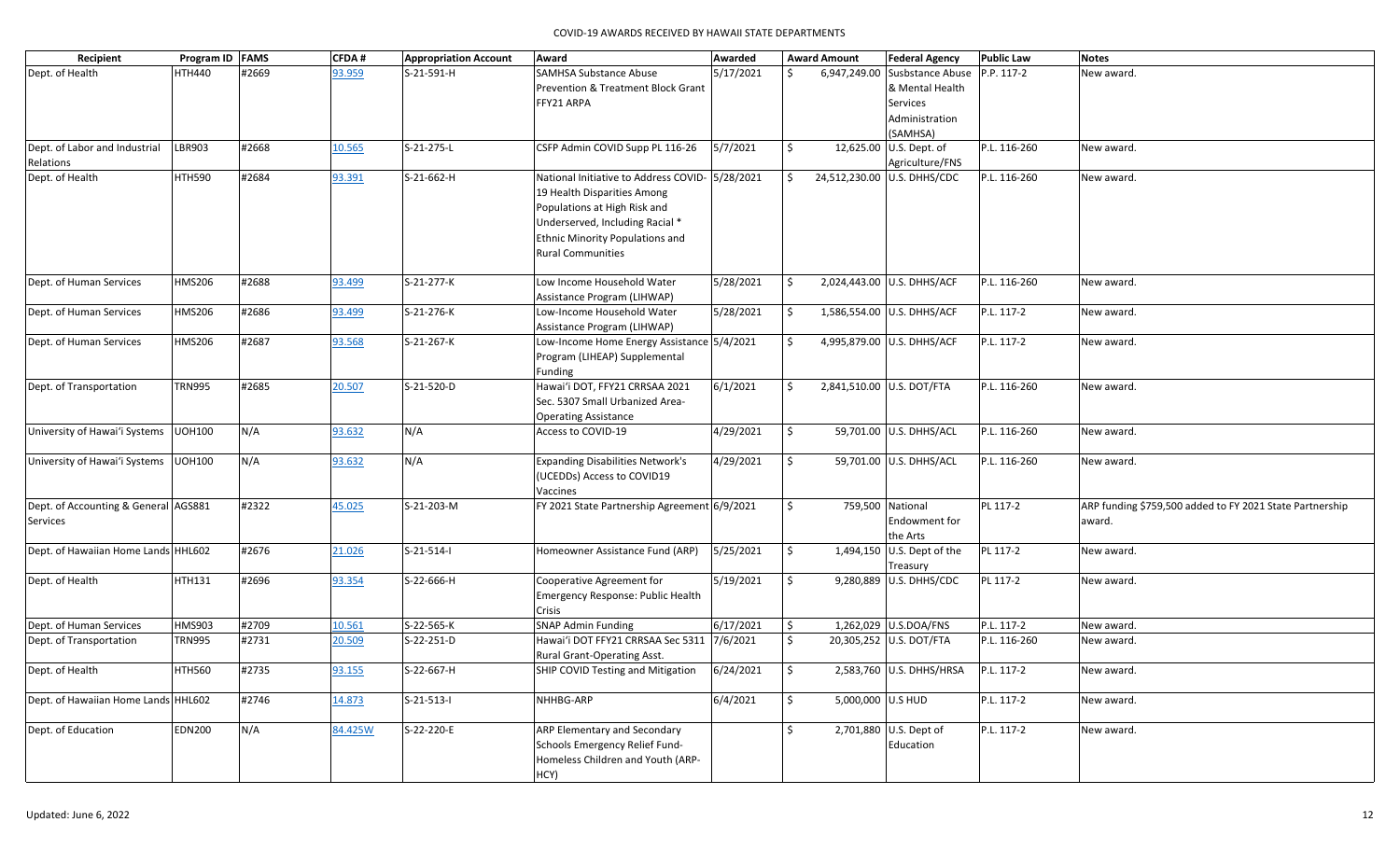| Recipient               | Program ID FAMS |       | <b>CFDA#</b> | <b>Appropriation Account</b> | Award                                                                  | Awarded   |              | <b>Award Amount</b> | <b>Federal Agency</b>   | <b>Public Law</b> | <b>Notes</b>                                               |
|-------------------------|-----------------|-------|--------------|------------------------------|------------------------------------------------------------------------|-----------|--------------|---------------------|-------------------------|-------------------|------------------------------------------------------------|
| Dept. of Education      | <b>EDN150</b>   | N/A   | 84.027X      | S-22-215-E                   | Individuals with Disabilities                                          |           | \$           |                     | 9,440,174 U.S. Dept of  | P.L. 117-2        | New award.                                                 |
|                         |                 |       |              |                              | Education Act/ARP 0f 2021                                              |           |              |                     | Education               |                   |                                                            |
| Dept. of Education      | <b>EDN150</b>   | N/A   | 84.173X      | S-22-215-E                   | Individuals with Disabilities                                          |           | \$           |                     | 552,548 U.S. Dept of    | P.L. 117-2        | New award.                                                 |
|                         |                 |       |              |                              | Education Act/ARP 0f 2021                                              |           |              |                     | Education               |                   |                                                            |
| Dept. of Health         | <b>HTH560</b>   | #2732 | 84.181X      | S-22-254-H                   | Individuals with Disabilities                                          | 7/2/2021  | \$           |                     | 1,218,273 U.S. Dept of  | P.L. 117-2        | New award.                                                 |
|                         |                 |       |              |                              | Education Act/ARP 0f 2021                                              |           |              |                     | Education               |                   |                                                            |
| Dept. of Transportation | <b>TRN102</b>   | #2712 | 20.106       | S-22-214-D                   | For costs related to operations,                                       | 8/16/2021 | \$           |                     | 65,803,937 U.S. DOT/FAA | P.L. 117-2        | New award.                                                 |
|                         |                 |       |              |                              | personnel, cleaning, sanitization,                                     |           |              |                     |                         |                   |                                                            |
|                         |                 |       |              |                              | janitorial services, combating the                                     |           |              |                     |                         |                   |                                                            |
|                         |                 |       |              |                              | spread of pathogens at the airport,                                    |           |              |                     |                         |                   |                                                            |
|                         |                 |       |              |                              | and debt service payments (HNL)                                        |           |              |                     |                         |                   |                                                            |
| Dept. of Transportation | <b>TRN102</b>   | #2713 | 20.106       | S-22-214-D                   | To provide relief from rent and                                        | 8/1/2021  | Ś.           |                     | 8,557,259 U.S. DOT/FAA  | P.L. 117-2        | New award.                                                 |
|                         |                 |       |              |                              | minimum annual guarantees to                                           |           |              |                     |                         |                   |                                                            |
|                         |                 |       |              |                              | eligible small airport concessions                                     |           |              |                     |                         |                   |                                                            |
|                         |                 |       |              |                              | located at primary airports (HNL)                                      |           |              |                     |                         |                   |                                                            |
|                         |                 |       |              |                              |                                                                        |           |              |                     |                         |                   |                                                            |
| Dept. of Transportation | <b>TRN104</b>   | #2714 | 20.106       | S-22-226-D                   | For costs related to operations,                                       | 8/18/2021 | \$           |                     | 32,000 U.S. DOT/FAA     | P.L. 117-2        | New award.                                                 |
|                         |                 |       |              |                              | personnel, cleaning, sanitization,                                     |           |              |                     |                         |                   | The award amount was spent in full and closed on 02/28/22. |
|                         |                 |       |              |                              | janitorial services, combating the                                     |           |              |                     |                         |                   |                                                            |
|                         |                 |       |              |                              | spread of pathogens at the airport,                                    |           |              |                     |                         |                   |                                                            |
|                         |                 |       |              |                              | and debt service payments (JRF)                                        |           |              |                     |                         |                   |                                                            |
|                         |                 |       |              |                              |                                                                        |           |              |                     |                         |                   |                                                            |
| Dept. of Transportation | <b>TRN104</b>   | #2715 | 20.106       | S-22-227-D                   | For costs related to operations,                                       | 8/16/2021 | \$           |                     | 22,000 U.S. DOT/FAA     | P.L. 117-2        | New award.                                                 |
|                         |                 |       |              |                              | personnel, cleaning, sanitization,                                     |           |              |                     |                         |                   | The award amount was spent in full and closed on 02/28/22. |
|                         |                 |       |              |                              | janitorial services, combating the                                     |           |              |                     |                         |                   |                                                            |
|                         |                 |       |              |                              | spread of pathogens at the airport,<br>and debt service payments (HDH) |           |              |                     |                         |                   |                                                            |
|                         |                 |       |              |                              |                                                                        |           |              |                     |                         |                   |                                                            |
| Dept. of Transportation | <b>TRN111</b>   | #2716 | 20.106       | S-22-212-D                   | For costs related to operations,                                       | 8/16/2021 | $\mathsf{S}$ |                     | 6,614,944 U.S. DOT/FAA  | P.L. 117-2        | New award.                                                 |
|                         |                 |       |              |                              | personnel, cleaning, sanitization,                                     |           |              |                     |                         |                   |                                                            |
|                         |                 |       |              |                              | janitorial services, combating the                                     |           |              |                     |                         |                   |                                                            |
|                         |                 |       |              |                              | spread of pathogens at the airport,                                    |           |              |                     |                         |                   |                                                            |
|                         |                 |       |              |                              | and debt service payments (ITO)                                        |           |              |                     |                         |                   |                                                            |
|                         |                 |       |              |                              |                                                                        |           |              |                     |                         |                   |                                                            |
| Dept. of Transportation | <b>TRN111</b>   | #2717 | 20.106       | S-22-212-D                   | To provide relief from rent and                                        | 8/1/2021  | \$           |                     | 499,384 U.S. DOT/FAA    | P.L. 117-2        | New award.                                                 |
|                         |                 |       |              |                              | minimum annual guarantees to                                           |           |              |                     |                         |                   |                                                            |
|                         |                 |       |              |                              | eligible small airport concessions                                     |           |              |                     |                         |                   |                                                            |
|                         |                 |       |              |                              | located at primary airports (ITO)                                      |           |              |                     |                         |                   |                                                            |
| Dept. of Transportation | <b>TRN114</b>   | #2718 | 20.106       | S-22-249-D                   | For costs related to operations,                                       | 8/16/2021 | \$           |                     | 14,871,837 U.S. DOT/FAA | P.L. 117-2        | New award.                                                 |
|                         |                 |       |              |                              | personnel, cleaning, sanitization,                                     |           |              |                     |                         |                   |                                                            |
|                         |                 |       |              |                              | janitorial services, combating the                                     |           |              |                     |                         |                   |                                                            |
|                         |                 |       |              |                              | spread of pathogens at the airport,                                    |           |              |                     |                         |                   |                                                            |
|                         |                 |       |              |                              | and debt service payments (KOA)                                        |           |              |                     |                         |                   |                                                            |
|                         |                 |       |              |                              |                                                                        |           |              |                     |                         |                   |                                                            |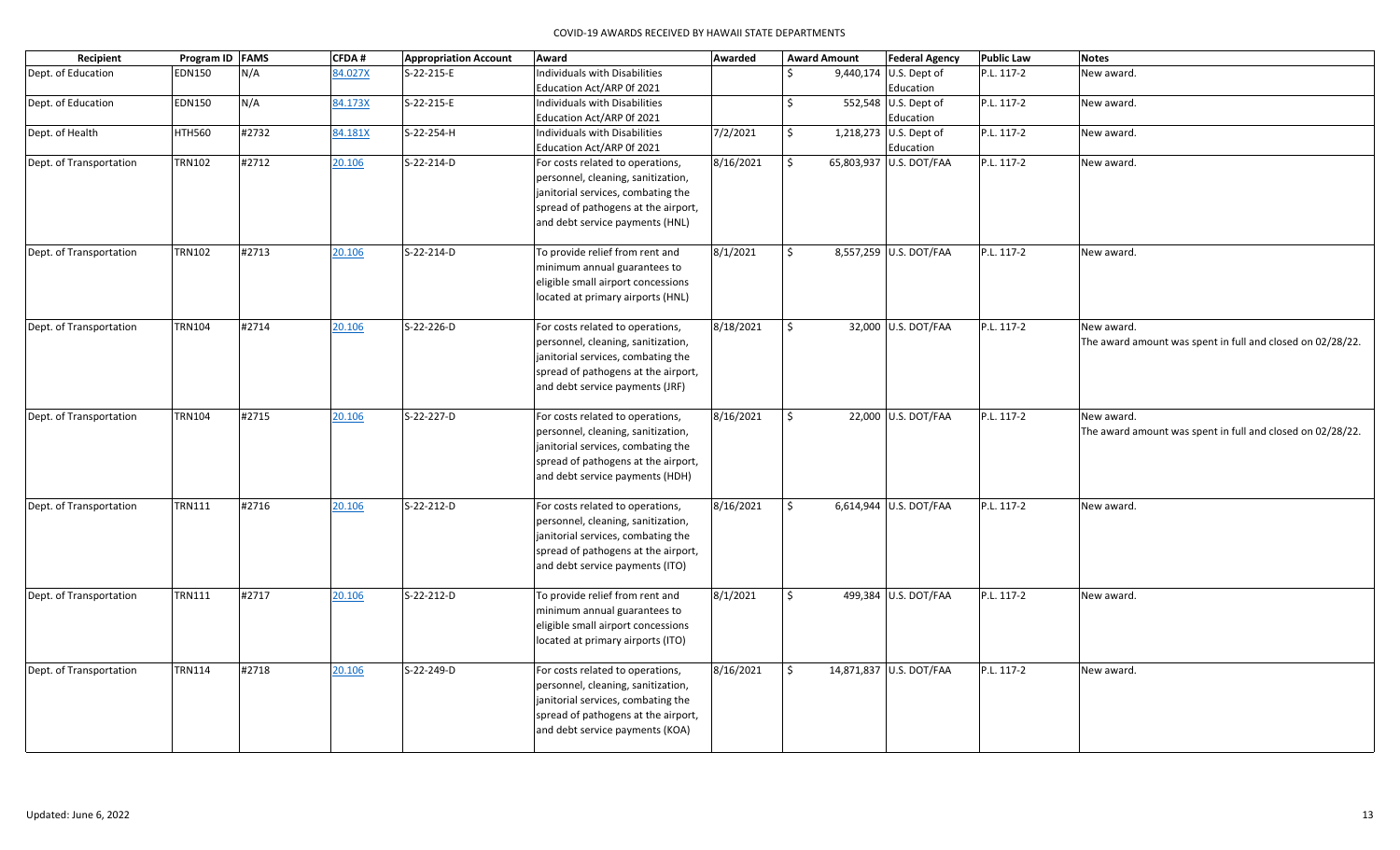| Recipient               | Program ID   FAMS |       | <b>CFDA#</b> | <b>Appropriation Account</b> | Award                                                                                                                                                                                  | Awarded   |               | <b>Award Amount</b> | <b>Federal Agency</b>   | <b>Public Law</b> | <b>Notes</b>                                                             |
|-------------------------|-------------------|-------|--------------|------------------------------|----------------------------------------------------------------------------------------------------------------------------------------------------------------------------------------|-----------|---------------|---------------------|-------------------------|-------------------|--------------------------------------------------------------------------|
| Dept. of Transportation | <b>TRN114</b>     | #2719 | 20.106       | S-22-249-D                   | To provide relief from rent and<br>minimum annual guarantees to<br>eligible small airport concessions<br>located at primary airports (KOA)                                             | 8/1/2021  | \$            |                     | 1,653,040 U.S. DOT/FAA  | P.L. 117-2        | New award.                                                               |
| Dept. of Transportation | <b>TRN116</b>     | #2720 | 20.106       | S-22-235-D                   | For costs related to operations,<br>personnel, cleaning, sanitization,<br>janitorial services, combating the<br>spread of pathogens at the airport,<br>and debt service payments (MUE) | 8/16/2021 | \$            |                     | 22,000 U.S. DOT/FAA     | P.L. 117-2        | New award.<br>The award amount was spent in full and closed on 02/28/22. |
| Dept. of Transportation | <b>TRN131</b>     | #2721 | 20.106       | S-22-247-D                   | For costs related to operations,<br>personnel, cleaning, sanitization,<br>janitorial services, combating the<br>spread of pathogens at the airport,<br>and debt service payments (OGG) | 8/16/2021 | $\frac{1}{2}$ |                     | 25,894,617 U.S. DOT/FAA | P.L. 117-2        | New award.                                                               |
| Dept. of Transportation | <b>TRN131</b>     | #2722 | 20.106       | S-22-247-D                   | To provide relief from rent and<br>minimum annual guarantees to<br>eligible small airport concessions<br>located at primary airports (OGG)                                             | 8/1/2021  | \$            |                     | 3,248,425 U.S. DOT/FAA  | P.L. 117-2        | New award.                                                               |
| Dept. of Transportation | <b>TRN133</b>     | #2723 | 20.106       | S-22-259-D                   | For costs related to operations,<br>personnel, cleaning, sanitization,<br>janitorial services, combating the<br>spread of pathogens at the airport,<br>and debt service payments (HNM) | 8/16/2021 | \$            |                     | 22,000 U.S. DOT/FAA     | P.L. 117-2        | New award.<br>The award amount was spent in full and closed on 02/28/22. |
| Dept. of Transportation | <b>TRN141</b>     | #2724 | 20.106       | S-22-258-D                   | For costs related to operations,<br>personnel, cleaning, sanitization,<br>janitorial services, combating the<br>spread of pathogens at the airport,<br>and debt service payments (MKK) | 8/16/2021 | \$            |                     | 1,252,599 U.S. DOT/FAA  | P.L. 117-2        | New award.                                                               |
| Dept. of Transportation | <b>TRN141</b>     | #2956 | 20.106       | S-22-258-D                   | To provide relief from rent and<br>minimum annual guarantees to<br>eligible small airport concessions<br>located at primary airports (MKK)                                             | 8/1/2021  | Ś.            |                     | 43,906 U.S. DOT/FAA     | P.L. 117-2        | New award.                                                               |
| Dept. of Transportation | <b>TRN143</b>     | #2726 | 20.106       | S-22-207-D                   | For costs related to operations,<br>personnel, cleaning, sanitization,<br>janitorial services, combating the<br>spread of pathogens at the airport,<br>and debt service payments (LUP) | 8/16/2021 | \$            |                     | 22,000 U.S. DOT/FAA     | P.L. 117-2        | New award.<br>The award amount was spent in full and closed on 02/28/22. |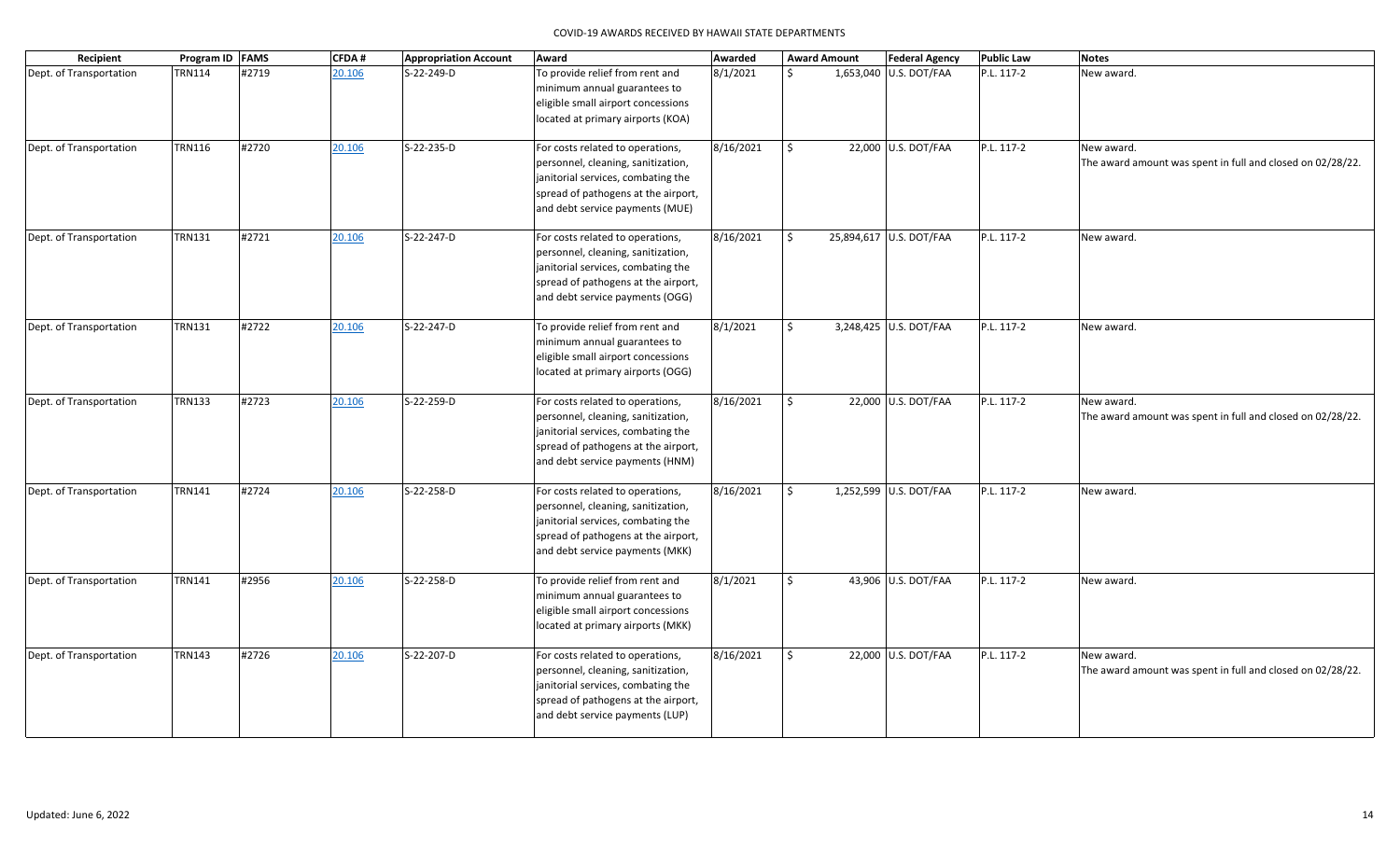| Recipient                           | Program ID FAMS |       | CFDA#  | <b>Appropriation Account</b> | Award                                                                                                                                                                                  | Awarded    |    | <b>Award Amount</b> | <b>Federal Agency</b>                                                                              | <b>Public Law</b> | <b>Notes</b> |
|-------------------------------------|-----------------|-------|--------|------------------------------|----------------------------------------------------------------------------------------------------------------------------------------------------------------------------------------|------------|----|---------------------|----------------------------------------------------------------------------------------------------|-------------------|--------------|
| Dept. of Transportation             | <b>TRN151</b>   | #2727 | 20.106 | S-22-210-D                   | For costs related to operations,<br>personnel, cleaning, sanitization,<br>janitorial services, combating the<br>spread of pathogens at the airport,<br>and debt service payments (LNY) | 8/16/2021  | Ś. |                     | 1,239,316 U.S. DOT/FAA                                                                             | P.L. 117-2        | New award.   |
| Dept. of Transportation             | <b>TRN151</b>   | #2728 | 20.106 | S-22-210-D                   | To provide relief from rent and<br>minimum annual guarantees to<br>eligible small airport concessions<br>located at primary airports (LNY)                                             | 8/1/2021   | Ś. |                     | 41,598 U.S. DOT/FAA                                                                                | P.L. 117-2        | New award.   |
| Dept. of Transportation             | <b>TRN161</b>   | #2729 | 20.106 | S-22-211-D                   | For costs related to operations,<br>personnel, cleaning, sanitization,<br>janitorial services, combating the<br>spread of pathogens at the airport,<br>and debt service payments (LIH) | 8/16/2021  | \$ |                     | 13,069,037 U.S. DOT/FAA                                                                            | P.L. 117-2        | New award.   |
| Dept. of Transportation             | <b>TRN161</b>   | #2730 | 20.106 | S-22-211-D                   | To provide relief from rent and<br>minimum annual guarantees to<br>eligible small airport concessions<br>located at primary airports (LIH)                                             | 8/1/2021   | \$ |                     | 1,420,201 U.S. DOT/FAA                                                                             | P.L. 117-2        | New award.   |
| Dept. of Human Services             | <b>HMS601</b>   | #2755 | 93.747 | S-22-551-K                   | (APC6) American Rescue Plan (ARP)<br>for APS under SSA Title XX Section<br>2042(b)                                                                                                     | 8/3/2021   | \$ |                     | 645,450 U.S. DHHS/ACL                                                                              | P.L. 117-2        | New award.   |
| University of Hawai'i Systems   UOH |                 | N/A   | 11.805 | N/A                          | <b>MBDA Business Center Honolulu</b><br>Coronavirus Response and Relief-1<br>YR Grant                                                                                                  | 7/1/2021   | Ŝ. |                     | 473,234 U.S. Dept of<br>Commerce                                                                   | P.L. 116-260      | New award.   |
| University of Hawai'i               | <b>UOH</b>      | N/A   | 93.310 | N/A                          | <b>Empowering Schools as Community</b><br>Assets to Mitigate the Adverse<br>Impacts of COVID-19                                                                                        | 12/22/2021 | \$ | 1,994,927 U.S.      | DHHS/National<br>Institutes of<br>Health                                                           | Other             | New award.   |
| Department of Health                | HTH590          | #2791 | 93.495 | S-22-565-H                   | Community Health Workers for<br>COVID Response and Resilient<br>Communities                                                                                                            | 8/31/2021  | \$ |                     | 2,289,855 U.S. DHHS/CDC                                                                            | P.L. 116-136      | New award.   |
| Dept. of Human Services             | <b>HMS301</b>   | #2756 | 93.669 | S-22-566-K                   | Child Abuse Prevention and<br>Treatment Act Authorized by<br>American Rescue Plan                                                                                                      | 4/29/2021  | \$ |                     | 406,701 U.S. DHHS/ACF                                                                              | P.L.117-2         | New award.   |
| Dept. of Health                     | <b>HTH420</b>   | #2787 | 93.958 | S-22-663-H                   | <b>Block Grants for Community Mental</b><br><b>Health Services</b>                                                                                                                     | 5/17/2021  | Ś. |                     | 7,188,108 Susbstance Abuse P.L. 117-2<br>& Mental Health<br>Services<br>Administration<br>(SAMHSA) |                   | New award.   |
| Dept. of Health                     | <b>HTH440</b>   | #2782 | 93.959 | S-22-234-H                   | SAMHSA SABG FFY21 ARPA<br>Mitigation                                                                                                                                                   | 8/10/2021  | \$ |                     | 225,640 Susbstance Abuse P.L. 117-2<br>& Mental Health<br>Services<br>Administration<br>(SAMHSA)   |                   | New award.   |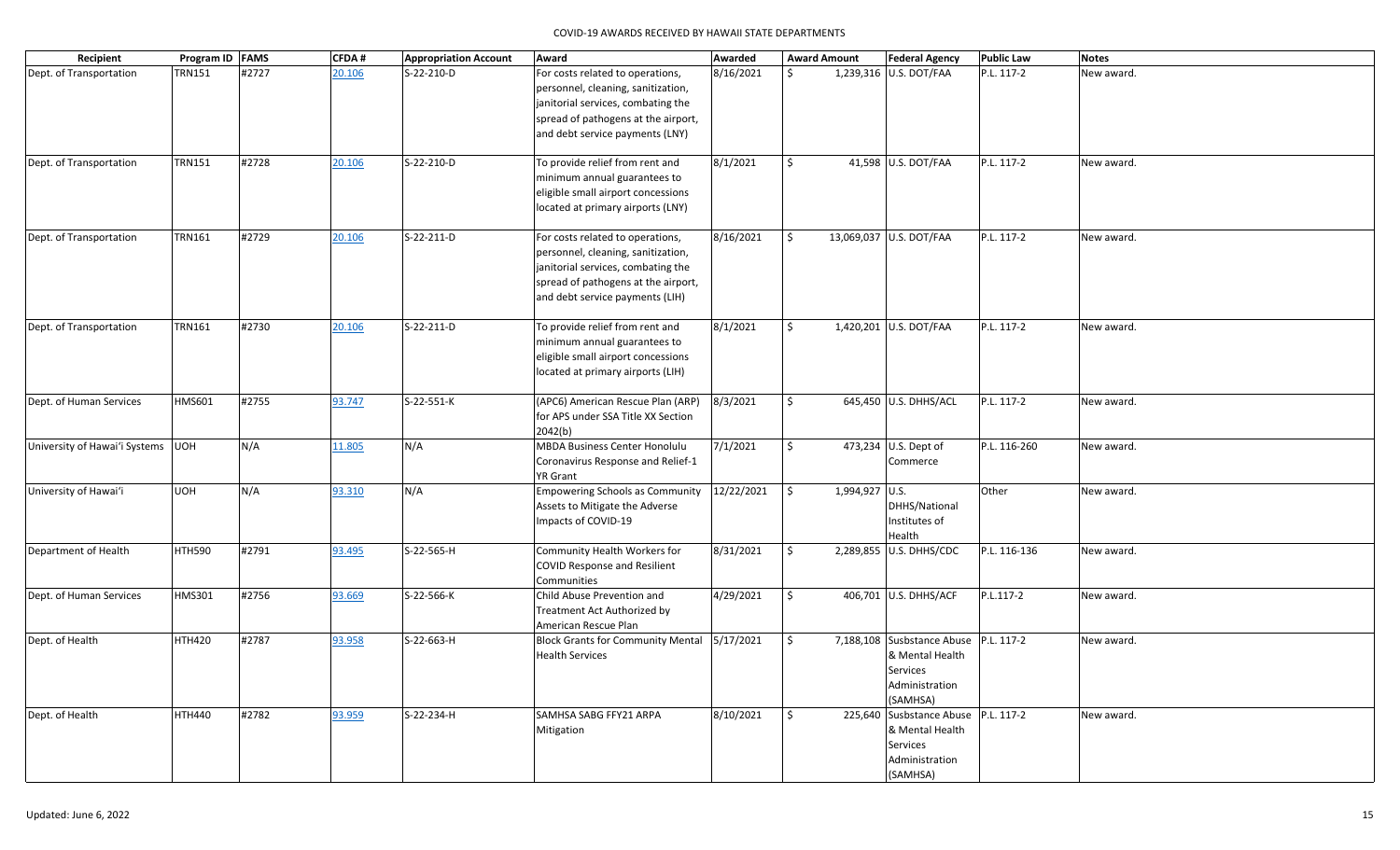| Recipient                     | Program ID FAMS |       | <b>CFDA#</b> | <b>Appropriation Account</b> | Award                                            | Awarded       | <b>Award Amount</b> | <b>Federal Agency</b>                        | <b>Public Law</b> | <b>Notes</b> |
|-------------------------------|-----------------|-------|--------------|------------------------------|--------------------------------------------------|---------------|---------------------|----------------------------------------------|-------------------|--------------|
| Dept. of Health               | <b>HTH560</b>   | #2783 | 93.110       | S-22-668-H                   | ARPA-Pediatric Mental Health Care                | 8/20/2021     | $\mathcal{S}$       | 445,000 U.S. DHHS/HRSA                       | P.L. 117-2        | New award.   |
|                               |                 |       |              |                              | Access New Area                                  |               |                     |                                              |                   |              |
| University of Hawai'i Systems | <b>UOH100</b>   | N/A   | 11.307       | N/A                          | Innovation Impact Challenge (IIC)                | 6/24/2021     | \$                  | 2,700,000 U.S. Dept of                       | Other             | New award.   |
|                               |                 |       |              |                              | Invitiatve                                       |               |                     | Commerce                                     |                   |              |
| University of Hawai'i Systems | <b>UOH100</b>   | N/A   | 93.859       | N/A                          | Surveillance of SARS-CoV2 Variants               | 6/2/2021      | \$                  | 714,791 U.S. DHHS/NIH                        | Other             | New award.   |
|                               |                 |       |              |                              | in Hawai'i                                       |               |                     |                                              |                   |              |
| Dept. of Labor and Industrial | LBR171          | #2853 | 17.225       | S-22-228-L                   | ARP-Fraud Detection and Prevention 9/28/2021     |               | $\ddot{\mathsf{S}}$ | 1,228,000 U.S Dept of Labor, P.L. 117-20     |                   | New award.   |
| Relations<br>Dept. of Health  | <b>HTH904</b>   | #2692 | 93.048       | S-21-665-H                   | Outreach and Marketing to Increase 4/22/2021     |               | \$                  | <b>ETA</b><br>158,836 U.S. DHHS/ACL          | P.L 116-260       |              |
|                               |                 |       |              |                              | Vaccinations Among Older Adults                  |               |                     |                                              |                   | New award.   |
|                               |                 |       |              |                              |                                                  |               |                     |                                              |                   |              |
| Dept. of Business, Economic   | <b>BED160</b>   | #2839 | 14.239       | S-22-225-B                   | PY2021 HOME-American Rescue Plan 9/21/2021       |               | \$                  | 6,413,733 U.S. Dept of                       | P.L. 117-2        | New award.   |
| Dev. and Tourism              |                 |       |              |                              |                                                  |               |                     | Housing and                                  |                   |              |
|                               |                 |       |              |                              |                                                  |               |                     | Urban                                        |                   |              |
|                               |                 |       |              |                              |                                                  |               |                     | Development                                  |                   |              |
| Dept. of Business, Economic   | <b>BED144</b>   | #2897 | 11.307       | S-22-543-B                   | Statewide Planning Grant-Hawai'i                 | 10/19/2021    | \$                  | 1,000,000 U.S. Dept of                       | P.L. 117-2        | New award.   |
| Dev. and Tourism              |                 |       |              |                              | Economic Recovery Plan                           |               |                     | Commerce/EDA                                 |                   |              |
|                               |                 |       |              |                              |                                                  |               |                     |                                              |                   |              |
| University of Hawai'i Systems | <b>UOH100</b>   | N/A   | 93.859       | N/A                          | <b>INBRE IV: Hawaii Statewide Research</b>       |               | $\ddot{\mathsf{S}}$ | 714,791 U.S. DHHS/NIH                        | P.L. 116-260      | New award.   |
|                               |                 |       |              |                              | and Education Partnership (HISREP)               |               |                     |                                              |                   |              |
|                               |                 |       |              |                              |                                                  |               |                     |                                              |                   |              |
| Dept. of Human Services       | HMS903          | #2926 | 10.649       | S-22-571-K                   | PEBT Grants to States (O)                        | 11/16/2021    | $\zeta$             | 1,826,095 U.S. Dept of                       | P.L. 116-260      | New award.   |
|                               |                 |       |              |                              |                                                  |               |                     | Agriculture, FNS                             |                   |              |
| Dept. of Human Services       | HMS903          | #2927 | 10.561       | S-22-546-K                   | SNAP Admin Funding (O)                           | 11/16/2021    | l \$                | 2,292,256 U.S. Dept of                       | P.L.117-2         | New award.   |
|                               |                 |       |              |                              |                                                  |               |                     | Agriculture, FNS                             |                   |              |
| Dept. of Human Services       | <b>HMS301</b>   | #2919 | 93.671       | S-22-268-K                   | Family Violence Prevention and                   | 10/25/2021 \$ |                     | 1,880,042 U.S. DHHS/ACF                      | P.L.117-2         | New award.   |
|                               |                 |       |              |                              | Services                                         |               |                     |                                              |                   |              |
| Dept. of Human Services       | HMS301          | #2920 | 93.497       | S-22-570-K                   | Family Violence Prevention and                   | 10/29/2021    | \$                  | 1,140,011 U.S. DHHS/ACF                      | P.L.117-2         | New award.   |
|                               |                 |       |              |                              | Services/Sexual Assault/Rape Crisis              |               |                     |                                              |                   |              |
| University of Hawai'i Systems | <b>UOH100</b>   | N/A   | 93.279       | N/A                          | Services<br>Ethnic Differences in the Effects of | 12/22/2021    | $\ddot{\mathsf{S}}$ | 717,689 U.S. DHHS/NIH                        | Other             | New award.   |
|                               |                 |       |              |                              | COVID on the Substance Use                       |               |                     |                                              |                   |              |
|                               |                 |       |              |                              | <b>Behavior of Emerging Adults</b>               |               |                     |                                              |                   |              |
| Dept. of Health               | <b>HTH560</b>   | #2951 | 93.870       | S-22-671-H                   | American Rescue Plan Act Funding                 | 1/5/2022      | \$                  | 674,787.00 U.S. DHHS/HRSA                    | P.L. 117-2        | New award.   |
|                               |                 |       |              |                              | for Home Visiting #2                             |               |                     |                                              |                   |              |
| Dept. of Transportation       | <b>TRN102</b>   | #2946 | 20.106       | S-22-214-D                   | ARP Concessions Rent Relief Pgm-                 | 1/6/2022      | \$                  | 8,557,259 U.S. Dept of                       | P.L. 117-2        | New award.   |
|                               |                 |       |              |                              | <b>HNL International Airport</b>                 |               |                     | Transportation/FAA                           |                   |              |
| Dept. of Transportation       | <b>TRN102</b>   | #2947 | 20.106       | S-22-212-D                   | ARP Concessions Rent Relief Pgm-                 | 1/6/2022      | \$                  | 499,384 U.S. Dept of                         | P.L. 117-2        | New award.   |
|                               |                 |       |              |                              | <b>Hilo International Airport</b>                |               |                     | Transportation/FAA                           |                   |              |
|                               |                 |       |              |                              |                                                  |               |                     |                                              |                   |              |
| Dept. of Transportation       | <b>TRN102</b>   | #2948 | 20.106       | S-22-249-D                   | ARP Concessions Rent Relief Pgm-                 | 1/6/2022      | \$                  | 1,653,040 U.S. Dept of<br>Transportation/FAA | P.L. 117-2        | New award.   |
|                               |                 |       |              |                              | Kona International Aiport                        |               |                     |                                              |                   |              |
| Dept. of Transportation       | <b>TRN102</b>   | #2949 | 20.106       | S-22-247-D                   | ARP Concessions Rent Relief Pgm-                 | 1/6/2022      | \$                  | U.S. Dept of<br>3,248,425                    | P.L. 117-2        | New award.   |
|                               |                 |       |              |                              | Kahului Aiport                                   |               |                     | Transportation/FAA                           |                   |              |
| Dept. of Transportation       | <b>TRN102</b>   | #2950 | 20.106       | S-22-211-D                   | ARP Concessions Rent Relief Pgm-                 | 1/6/2022      | Ŝ.                  | U.S. Dept of<br>1,420,201                    | P.L. 117-2        | New award.   |
|                               |                 |       |              |                              | Lihue Aiport                                     |               |                     | Transportation/FAA                           |                   |              |
|                               |                 |       |              |                              |                                                  |               |                     |                                              |                   |              |